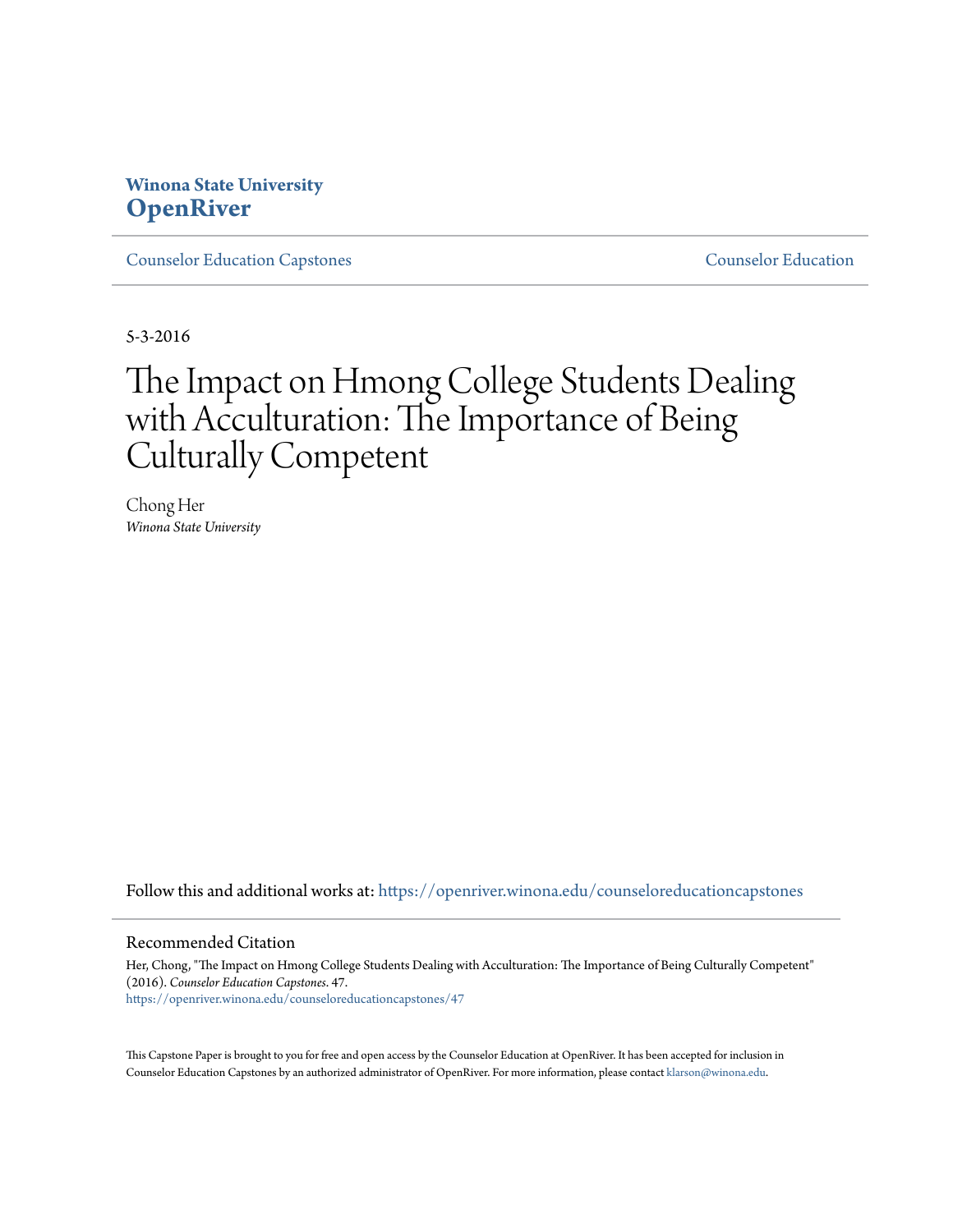The Importance of School Counselor Multicultural Competencies for Working with Hmong

Students and their Families

Chong Her

A Capstone Project submitted in partial fulfillment of the

requirements for the Master of Science Degree in

Counselor Education at

Winona State University

Spring 2016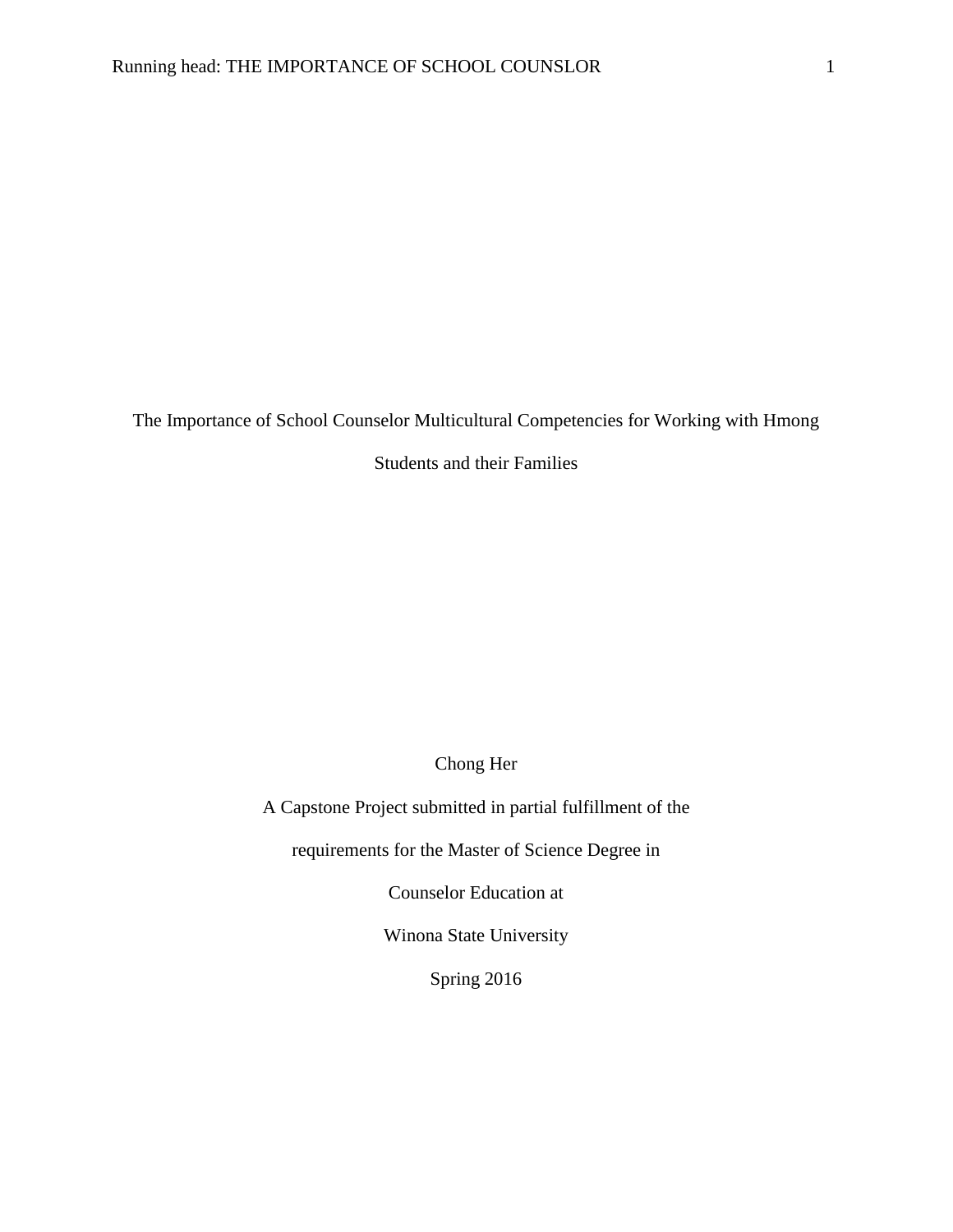Winona State University College of Education Counselor Education Department

# CERTIFICATE OF APPROVAL

## CAPSTONE PROJECT

\_\_\_\_\_\_\_\_\_\_\_\_\_\_\_\_\_\_\_

\_\_\_\_\_\_\_\_\_\_\_\_\_\_\_\_\_\_\_\_

The Impact on Hmong College Students Dealing with Acculturation: The Importance of Being Culturally Competent

This is to certify that the Capstone Project

of Chong Her

Has been approved by the faculty advisor and the CE 695 – Capstone Project

Course Instructor in partial fulfillment of the requirements for the

Master of Science Degree in

Counselor Education Capstone

Project Supervisor (2007

Approval Date: 5/3/16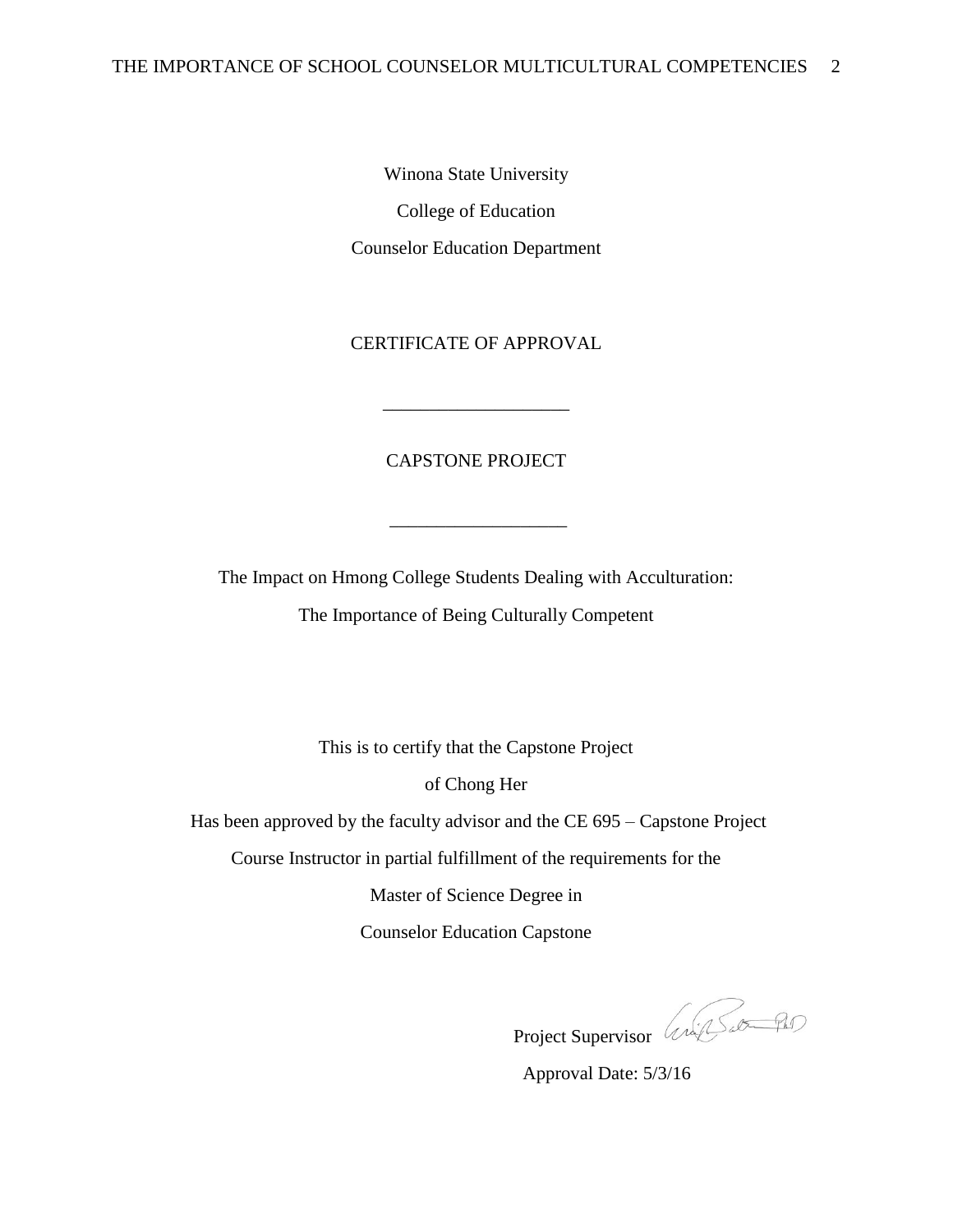#### Abstract

The current paper explores challenges the Hmong community has endured that may hinder the relationship between school counselors and Hmong students. Considerations of the mental health, parent-child relationships, gender role expectations, first generation students, religion, and academic motivation are necessary when working with Hmong students and their families. Diversity Programs in Early Childhood may help the counseling process be more effective and address the role of Multicultural Competencies for school counselors. Suggestions for school counselors working with Hmong students and their families are offered including implementing diverse guidance lessons, cultural awareness conferences, volunteering and/or attending Hmong events in the community, and hosting nights specifically for Hmong parents.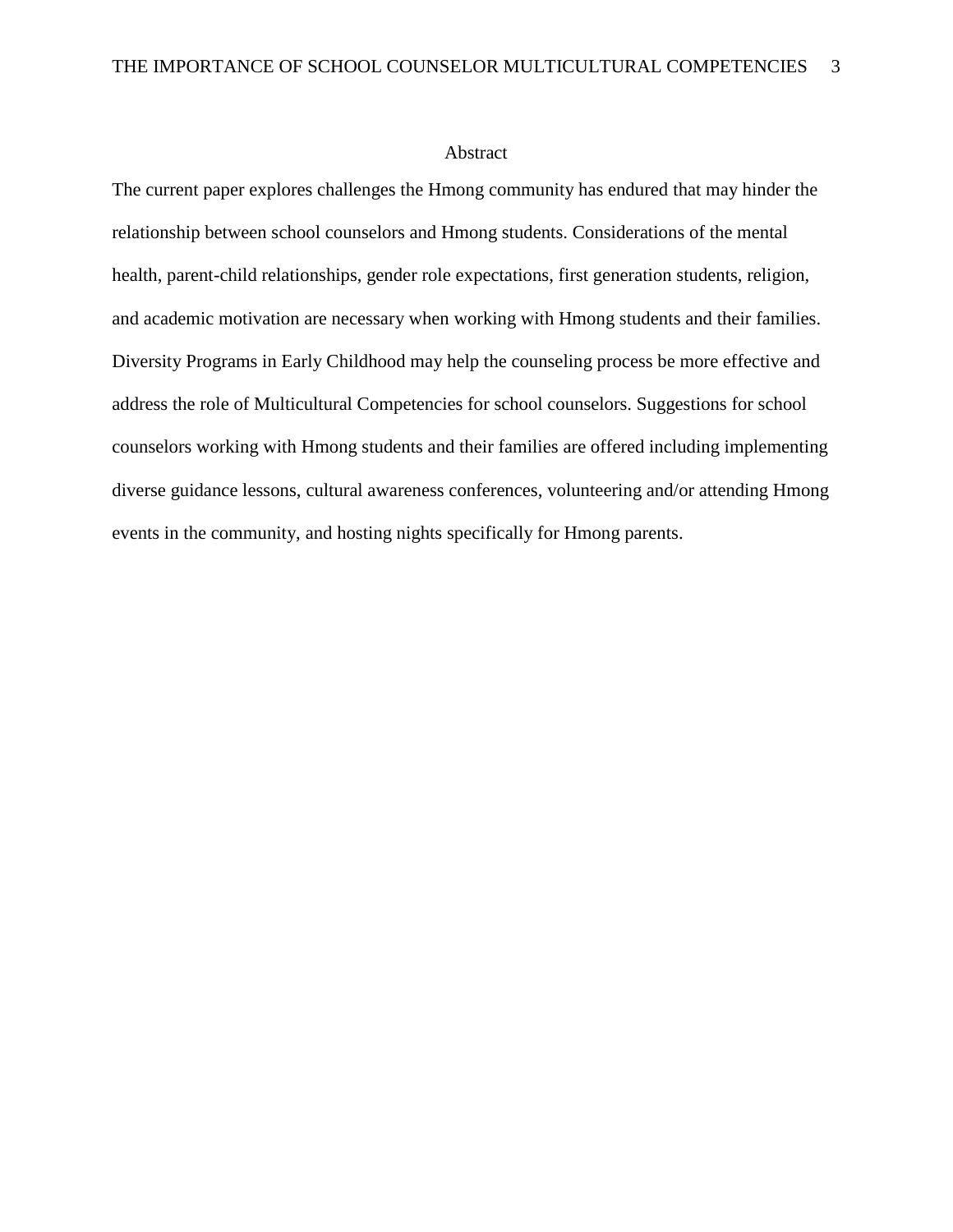# Contents

| Increasing School Counselors' Multicultural Competencies14 |  |
|------------------------------------------------------------|--|
|                                                            |  |
|                                                            |  |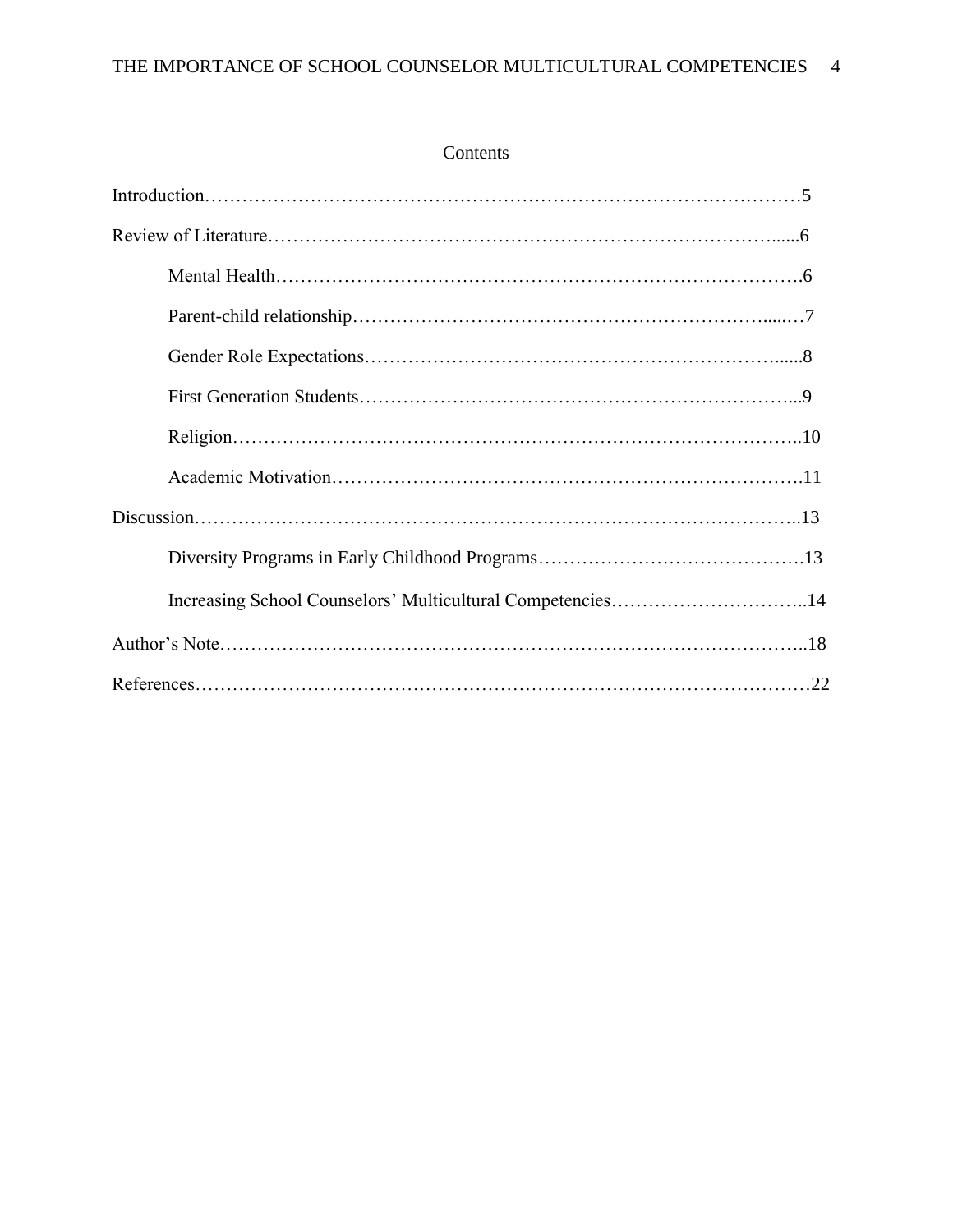#### **Introduction**

For the past 35 years, the Hmong have been living in the United States (Pfeifer, 2003). In 1975, the Hmong worked together with the American forces during the conflicts in Vietnam and Laos (Pfeifer, 2003). As a result, the Hmong were in danger of vengeance in Laos and many Hmong escaped from Laos to Thailand where they were placed in refugee camps (Pfeifer, 2003). According to the 2010 US Census, there are approximately 260,073 Hmong people in the United States (Hoeffel, Rastogi, Kim, & Shahid, 2012). California has the largest population of Hmong at 91,224, Minnesota at 45,443, and Wisconsin at 36,809 (Hoeffel et al.).

There is a limited amount of research on the Southeast Asian community regarding counseling and with the research that does exist; the majority is based on Chinese and Japanese Americans (Cerhan, 1990). According to Cerhan (1990), many school counselors may be unaware of the history, culture, and the acculturation of the Hmong population and their value on family and community. Acculturation is defined as cultural modification of an individual, group, or people by adapting to or borrowing traits from another culture (Marrian Webster, 2015). The Hmong people possess cultural practices and traditions that are different from other Asian subgroups, therefore, school counselors and may not be aware of the ramifications these cultural traditions and practices may have on Hmong mental health and the counseling process (Tatman, 2004).

The purpose of this paper is to help provide school counselors with a better understanding of the cultural expectations and views of the Hmong population, and provide information on how counselors can use multicultural competencies in their work with Hmong students and their families. We can better understand the implications of acculturation, which Hmong students encounter including the dynamics that may occur within the school and home settings. By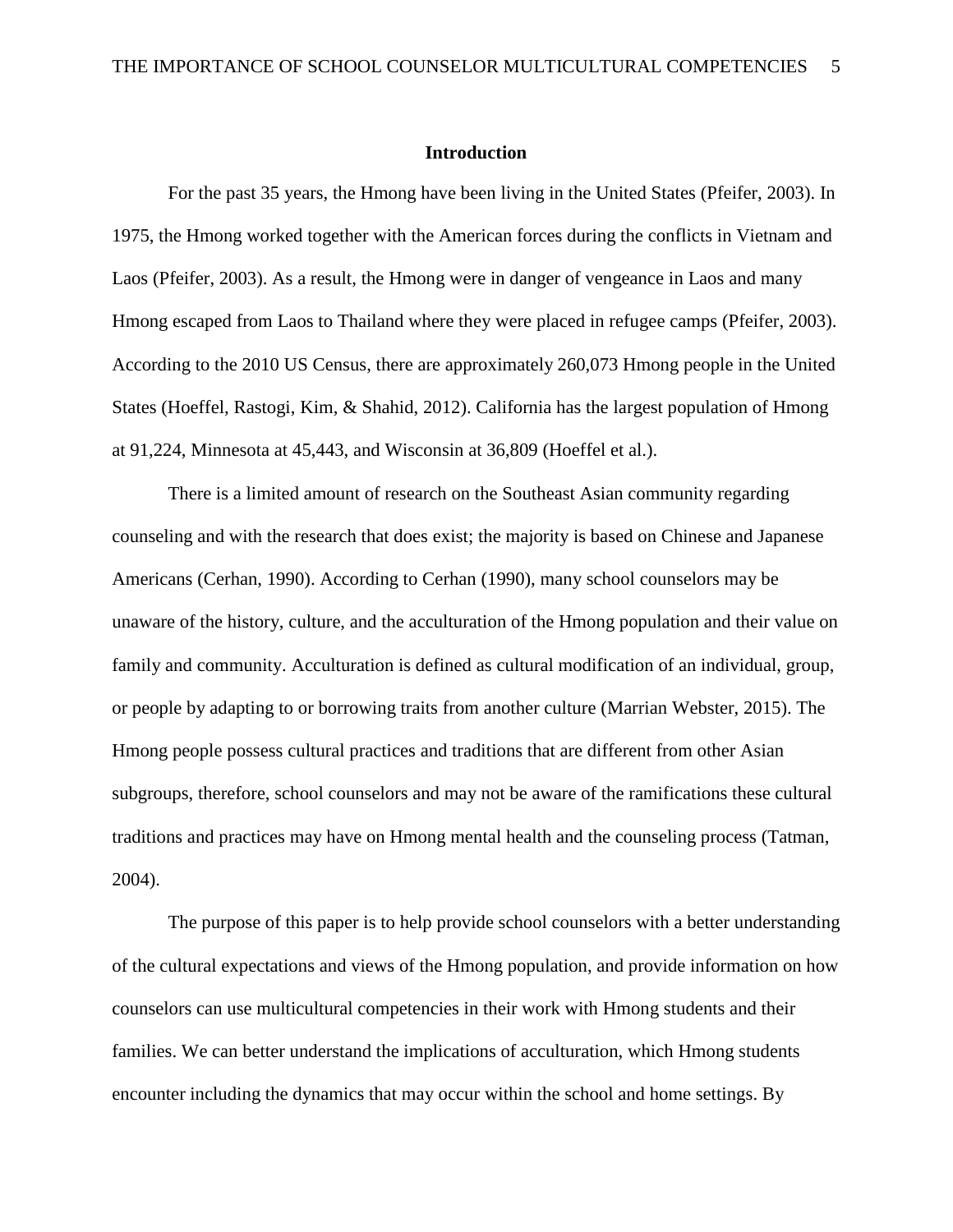obtaining information and knowledge from this paper school counselors and others can have a better understanding of the Hmong culture. This understanding will better assist counseling training programs to educate and prepare counselors for working with Hmong students.

## **Review of Literature**

By understanding the history and culture of the Hmong community, school counselors may be able to work more effectively with Hmong students to resolve the current issues. With the limited amount of exposure and research on the Hmong culture, school counselors may find it challenging to help this population. In order to understand the dynamic of Hmong students facing acculturation, it is important to consider the present issues such as: mental health, parentchild relationships, gender role expectations, first generation students, religion, and academic motivation. Suggestions for implementing diversity programs in early childhood and understanding the role of multicultural competencies for school counselors can offer Hmong students and their families a supporting and welcoming atmosphere in the school.

#### **Mental Health**

"Mental health issues are difficult to identify within the Hmong community because symptoms are often manifested through somatic complaints and stress and emotions are often internalized," (County, 2010, p. 2). In most cases, mental health issues within the Hmong community tend to be unidentified and untreated. According to Cerhan (1990), problems that were reported from Hmong families included "marital and intergenerational conflicts, cases of "folie a famille" or shared delusional disorder which were shared among members of Hmong families isolated in rural areas of the United States" (p. 89). The Hmong experience many problems which counseling may be needed (Cerhan, 1990). Meredith and Cramer (1982) examined 118 Hmong living in Nebraska regarding their unmet needs. Most of the 118 Hmong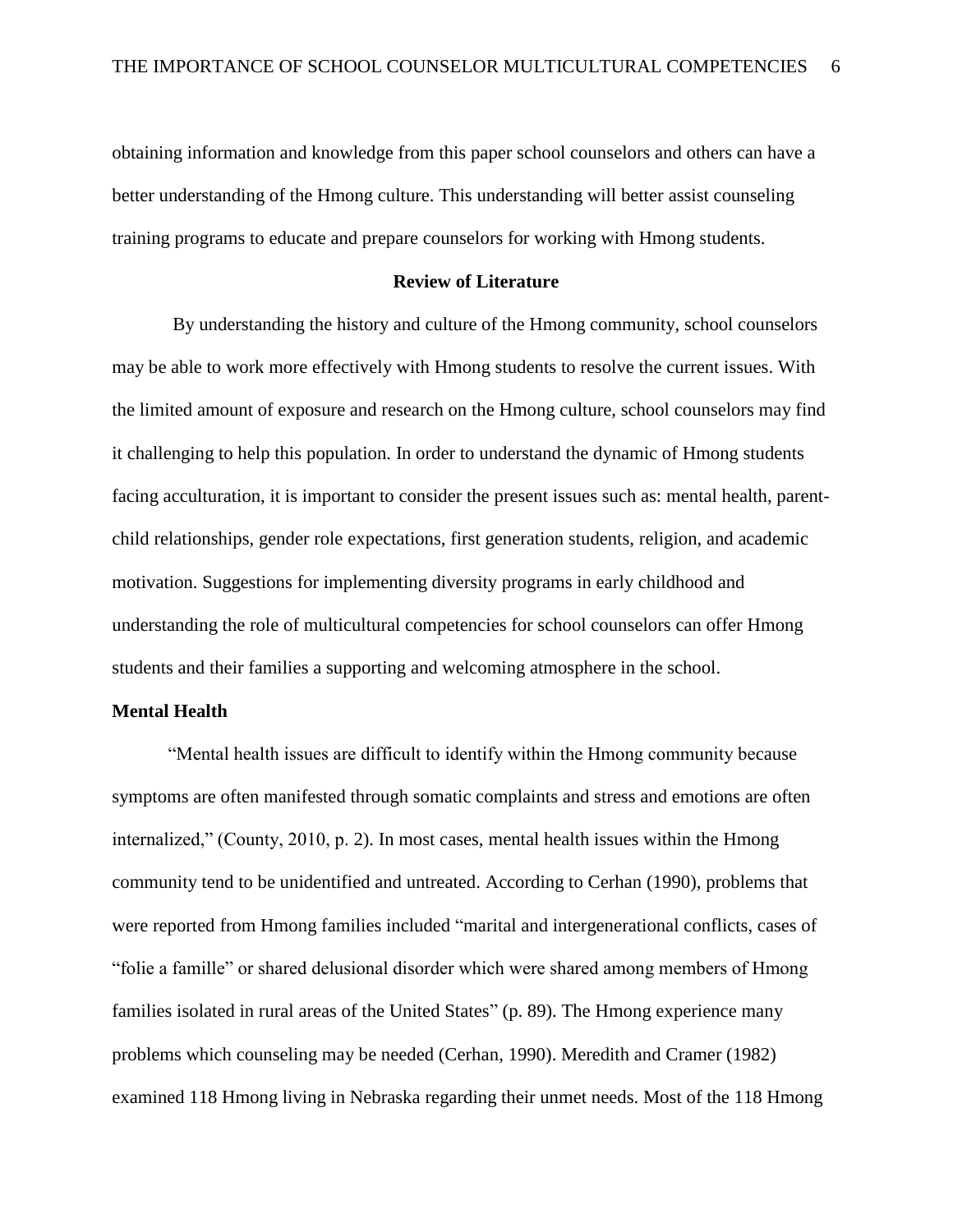individuals reported problems with employment, learning English, and prejudice. All participants reported these problems as well as having difficulty locating family members and nearly all reported dealing with stress and stress-related physical ailments, homesickness, and traumatic memories (Meredith & Cramer, 1982). Westermeyer (1987) stressed opium addiction as another problem that began in Laos and continues in the United States.

With the traumatic migration history of the Hmong, pre-and post-migration factors are associated to mental health issues within the community. Factors include war trauma, violence, poverty, loss, culture shock, acculturation, race and discrimination, lack of English proficiency, lack of education, unemployment, family role reversals, and intergenerational conflicts (County, 2010). According to research implemented by Wilder Research, participants identified a variety of stressors and social issues within the community related to the family and adapting to life in the United States, including socio-economic issues, intergenerational conflict, family instability and infidelity, and changing gender roles and expectations (County, 2010). Whereas, youth reported experiencing stress related to conflicts with their parents, acculturation, and cultural identity issues (County, 2010).

#### **Parent-child relationships**

Education has become a permanent part of children's today experience. By attending school Hmong children immersed in what is the American culture, its education system (Humphrey, 1991). Hmong children encounter a pull and push tension, which alters the parentchild relationship within the family. According to Lee and Liu (2001), differences in cultural values, traditions, and lifestyles between parents and their children often lead to misunderstandings. Many Hmong parents do not comprehend the American education process nor speak English and essentially creating a parent-child role reversal. In the Hmong tradition, it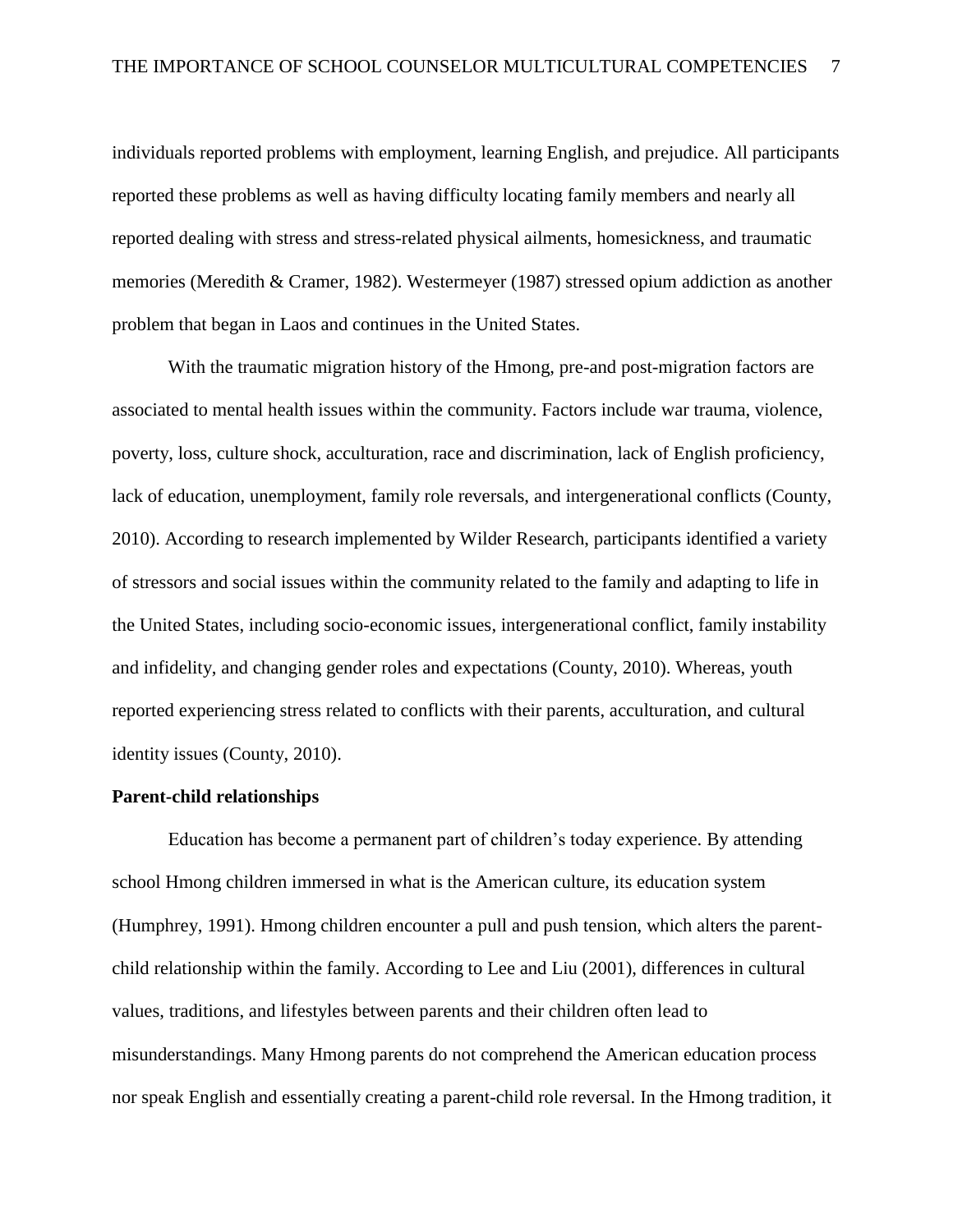is a very close community with a unified family structure and the Western culture is assumed to threaten the fear among parents in the Hmong community that their children may lose value in some of the traditions the Hmong possess (Humphrey, 1991).

Portes and Rumbaut (1996) stated researchers have begun to explore the psychological consequences of dissonant acculturation, which is the concept when immigrant parents and their children differ in cultural values, attitudes, and beliefs. Dissonant acculturation has been found to increase parent-child conflict and acculturation conflict has been linked to poor psychological adjustment for immigrant children (Portes & Rumbaut, 1996). When there is a larger dissonant acculturation gap, parents and children are more likely to encounter conflicts on values and lifestyle choices (Ahn, Kim, & Park, 2008; Juang, Syed, & Takagi, 2007; Tsai-Chae & Nagata, 2008; Ying and Han, 2007).

Another component to the conflict between the child and parent in the Hmong community is related to discipline issues. Traditionally, physical discipline is accepted and expected in the home. Nonetheless, physical discipline is less accepted in the Western culture and serious situations may involve Child Protective Services (CPS; Humphrey, 1991). Unfortunately, some children take advantage of this fear and threaten their parents with reporting to child protection authorities, thus creating a larger conflict between parents and their children. Hmong parents feel their family structure is being torn apart because they have been told what they cannot do. Nonetheless, it is critical to educate Hmong parents to understand the American culture about child rearing practices and the American legal system on child protection.

#### **Gender Role Expectations**

According to Cerhan (1990), in Hmong families, sex and age are the primary determiners of status; the eldest male in the household holds the most power. Traditionally, Hmong men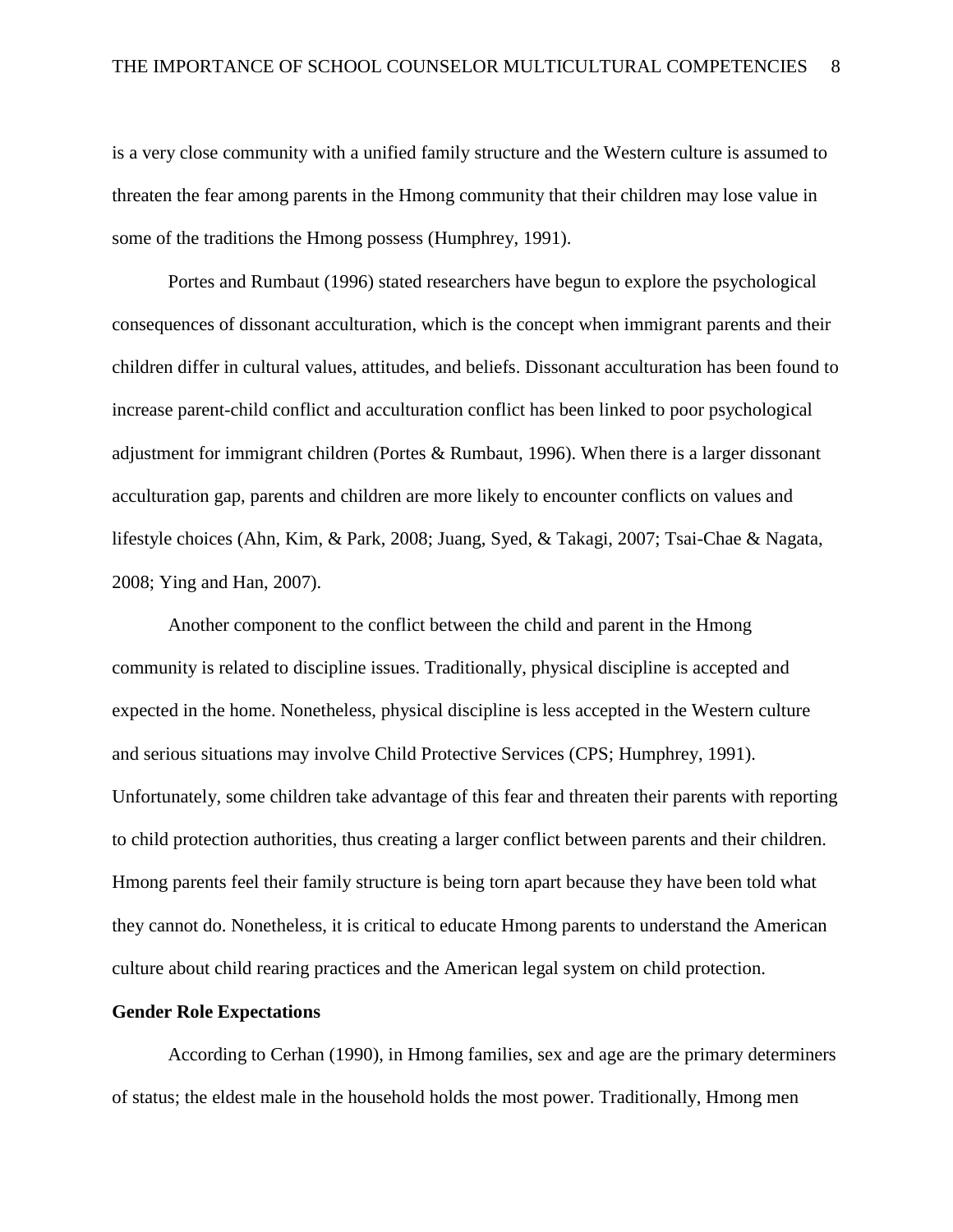perform the physical tasks such as hunting, meanwhile the women worked inside the house cleaning, cooking, and catering to the children (Cerhan, 1990). Xiong, Detzner, and Cleveland (2004 –2005) emphasized that in Hmong American families, parents may hold different expectations and views about their sons and daughters, in order to maintain the patriarchal structure of the family. Moua and Lamborn (2010) expressed how Hmong parents may be more concerned with raising their daughters to be "good wives" therefore, reinforcing the importance of learning how to cook proper traditional dishes, clean, and handle other household responsibilities. Long (2008) stressed, Hmong parents' values about dating and romantic relationships are also reinforced in the daughter's gender role expectations, with many parents restricting daughters from becoming involved in romantic relationships before marriage. Researchers Duong-Tran, Lee, Khoi, and Xiong (1996) expressed that traditional teachings may lead many Hmong American daughters to perceive their parents as strict, controlling, and feel like they have less freedom than their brothers.

In contrast, researcher Yang (1997) asserted that Hmong American sons are expected to be the main providers, protectors, and leaders of the family with more freedom and voice in their everyday lives than Hmong daughters. In fact, Hmong families highly value sons in which Hmong parents expected their sons and son's spouse to live with the parents until the age of 30 (Cerhan, 1990). Lee (2007) suggested that with more freedom and fewer responsibilities in the home, boys have been shown to "get in trouble" more often than girls (p. 117).

# **First Generation Students**

The Hmong population has demonstrated to have a lower higher education attainment than most Asian groups (Xiong & Lee, 2011). Hmong students similarly to other first generation college students are either the first or one of the first in their family to pursue a higher education,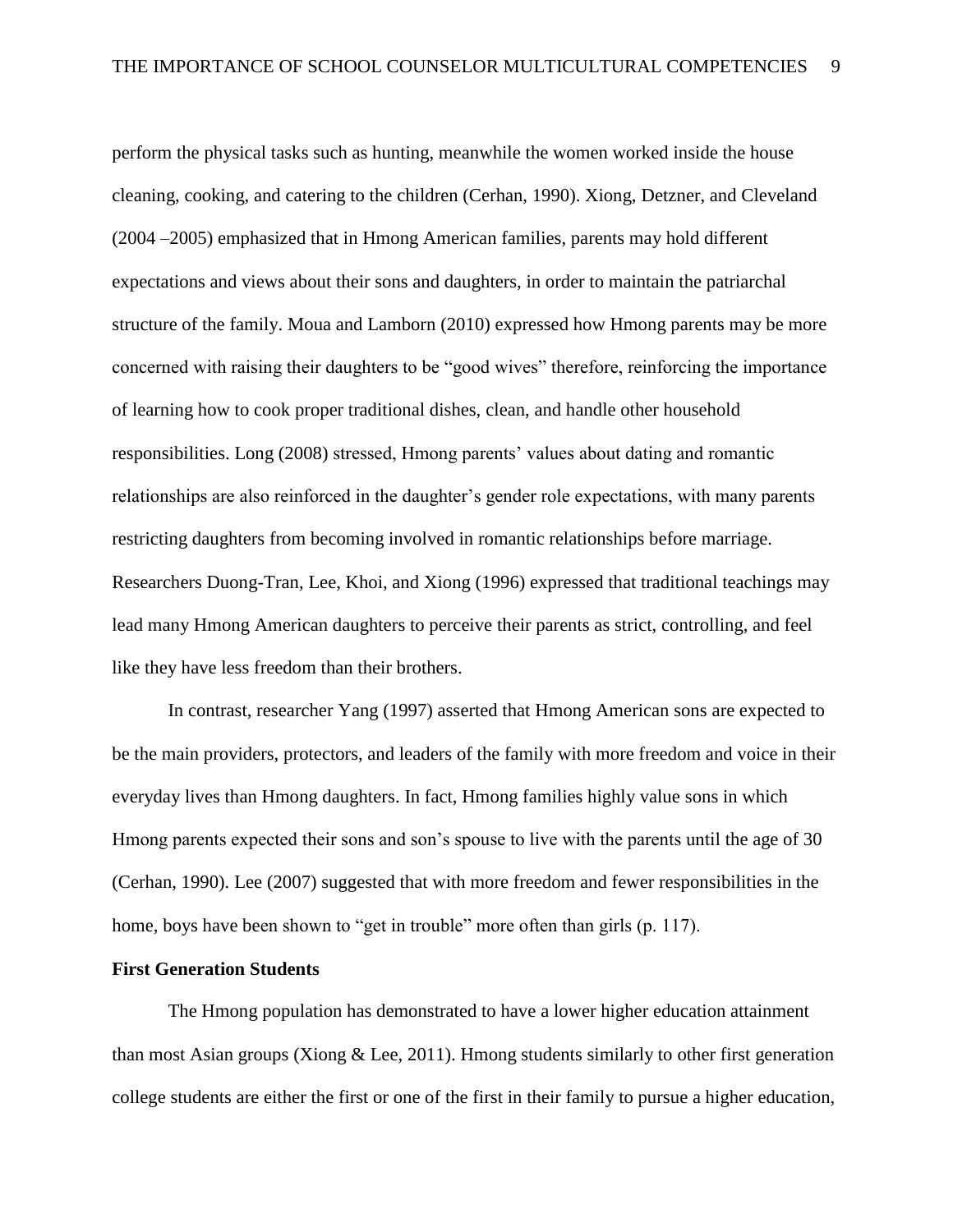have limited knowledge about post-secondary education, and lack of necessary skills to excel at post-secondary institutions (Xiong & Lee, 2011). These and other obstacles are barriers to the educational advancement of the Hmong students, which have not been addressed by academic support programs (ASPs) at post-secondary institutions. (Xiong & Lee, 2011). According to Xiong and Lee (2011), "Hmong students encounter many issues that other minority students may endure; yet they face challenges rooting from their historical and cultural background" (p. 1). For instance, "other students may have expectations set forth by themselves or their family, but Hmong students have expectations from themselves, their families, their clan, and the Hmong community" (Xiong & Lee, 2011, p. 2). According to Su, Lee, and Vang (2005), Hmong college students are also presented with family conflicts due to intergenerational differences in acculturation between parents and children. Additionally, Hmong college students receive limited support from their parents to excel in higher education. Vang (2005) discovered that even though Hmong parents do encourage their children to seek higher education, they lack knowledge to provide support for their children. Many Hmong parents have no formal education, do not comprehend the English language, and lack knowledge of the American educational system. Data from the 2008-2010 American Community Survey displayed that approximately 40% of Hmong adults over the age of 25 held less than a high school diploma (Hmong National Development and Hmong cultural and Resource Center, 2004; U.S. Census 2011).

## **Religion**

Religion is a key role in the Hmong culture. Animism is known to be the religion the Hmong possessed. According to Plotnikoff, Numrich, Wu, Yang, and Xiong (2002), "traditionally, disease is seen as a disruption in balanced, dynamic interaction of souls, sprits, and persons" (p. 29). Hence, many Hmong seek help from traditional Hmong healers to cure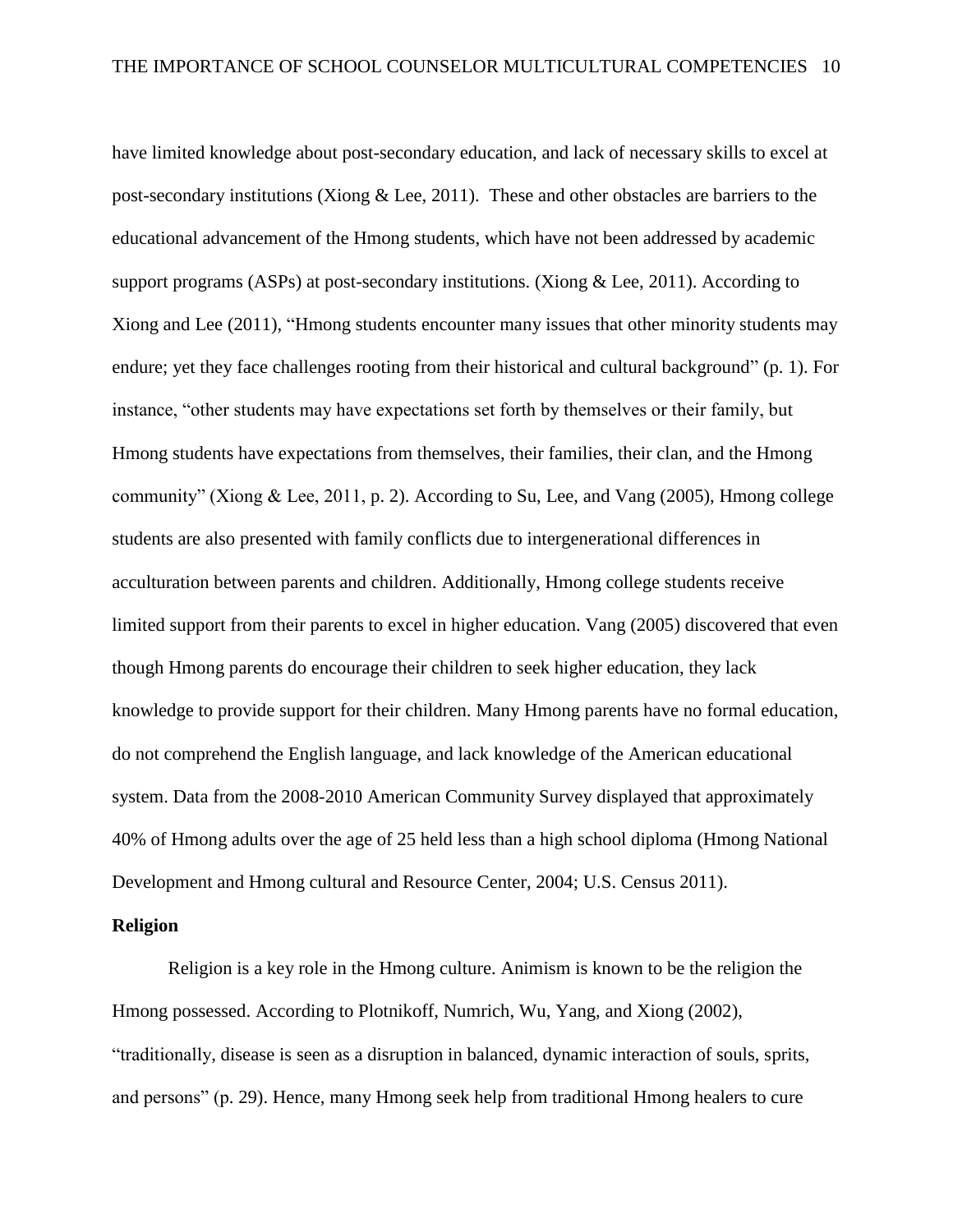their illness. The Hmong healer is also known as a shaman. Many Hmong believe that a person is often chosen to be a Shaman by the spiritual forces. When Hmong individuals are chosen they generally become ill with an unknown caused (Plotnikoff et al., 2002). Men, women, and even children can be chosen to become a shaman. The Hmong believe the physical and spiritual worlds coexist side by side and people have multiple souls (Plotnikoff et al., 2002). "The soul and the physical body function as one unit to provide life and health to the individual" (Plotnikoff et al., 2002, p. 30). In order to remain healthy, both units must remain intact however, when they are out of balance or when a soul or souls are lost or taken by other spiritual forces, the individual becomes ill (Plotnikoff et al., 2002).

**The role of the Shaman** The Shaman is a traditional healer who leaves the material world and enters the spirit world to determine and treat the spiritual causes of disease, which may be indicated by general, nonspecific, and persistent symptoms such as fatigue, weakness, bad dreams, and loneness (Plotnikoff et al., 2002). The shaman conducts healing ceremonies at great risks of personal harm with no expectation of reimbursement, serves people of all ages and both genders with wide ranging symptoms and perceived illness including stress, depression, schizophrenia, fainting, breathing problems, and infertility (Plotnikoff et al., 2002).

## **Academic Motivation**

In a recent study conducted by Fan, Williams, and Wolters, (2012), they seek to determine if parental involvement could be used to explain students' motivation within four ethnic groups. The study included 12,721 students with parent report. Of the 12,721, there were 1,275 Asian American, 1,919 Hispanic, 7,829 Caucasian, and 1,698 African American students. The authors assessed five dimensions of parental involvement:

1. Including parental educational aspiration for their children's postsecondary education.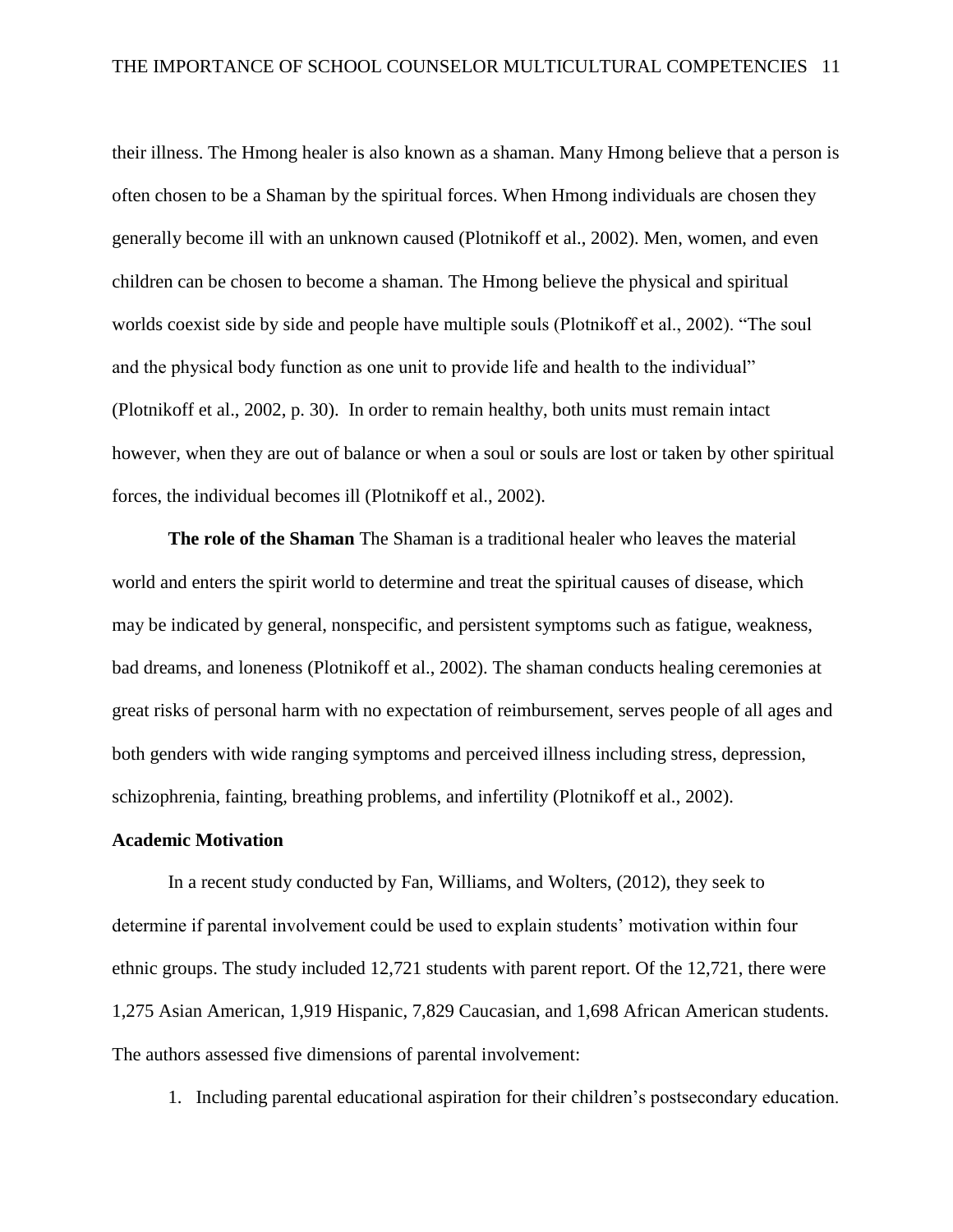- 2. Parental advising.
- 3. Parental participation in school functions
- 4. Parent-school contact concerning student problems.
- 5. Parent-school contact concerning benign school issues.

Parents of Caucasian and African American students reported to have provided advice to their children more often than Asian American and Hispanic parents. Parents of Caucasian students did not provided more advice about applying to college or other schools after high school than parents of other groups. Parents of Caucasian students reported that they had participated in school function activities more on most of the items, except that parents of African American and Hispanic students attended more parent-teacher organization meetings (Fan, Williams, & Wolters, 2012). In short, parents who reported higher aspiration for their children's postsecondary education tended to have children who expressed greater confidence in their ability to complete schoolwork and greater behavioral engagement in school (Fan et al., 2012).

More specifically, a study conducted by Lee and Green (2008) on Hmong parental involvement and support in their child's education resulted that Hmong parents believed education was highly important for their children to be able to survive in the United States. Parents attended parent and teacher conferences in middle and elementary school as much as possible (Lee & Green 2008). Regardless of parents education level they were involved in their children's education during elementary and middle school years and both parents did not have specific preference of educational level, schools or careers for their children after high school (Lee & Green 2008). Hmong parents emphasized the importance of their children pursing college or studying in a field where they could find jobs after graduation (Lee & Green 2008). Nonetheless, Hmong parents become less involved in their children's schoolwork after middle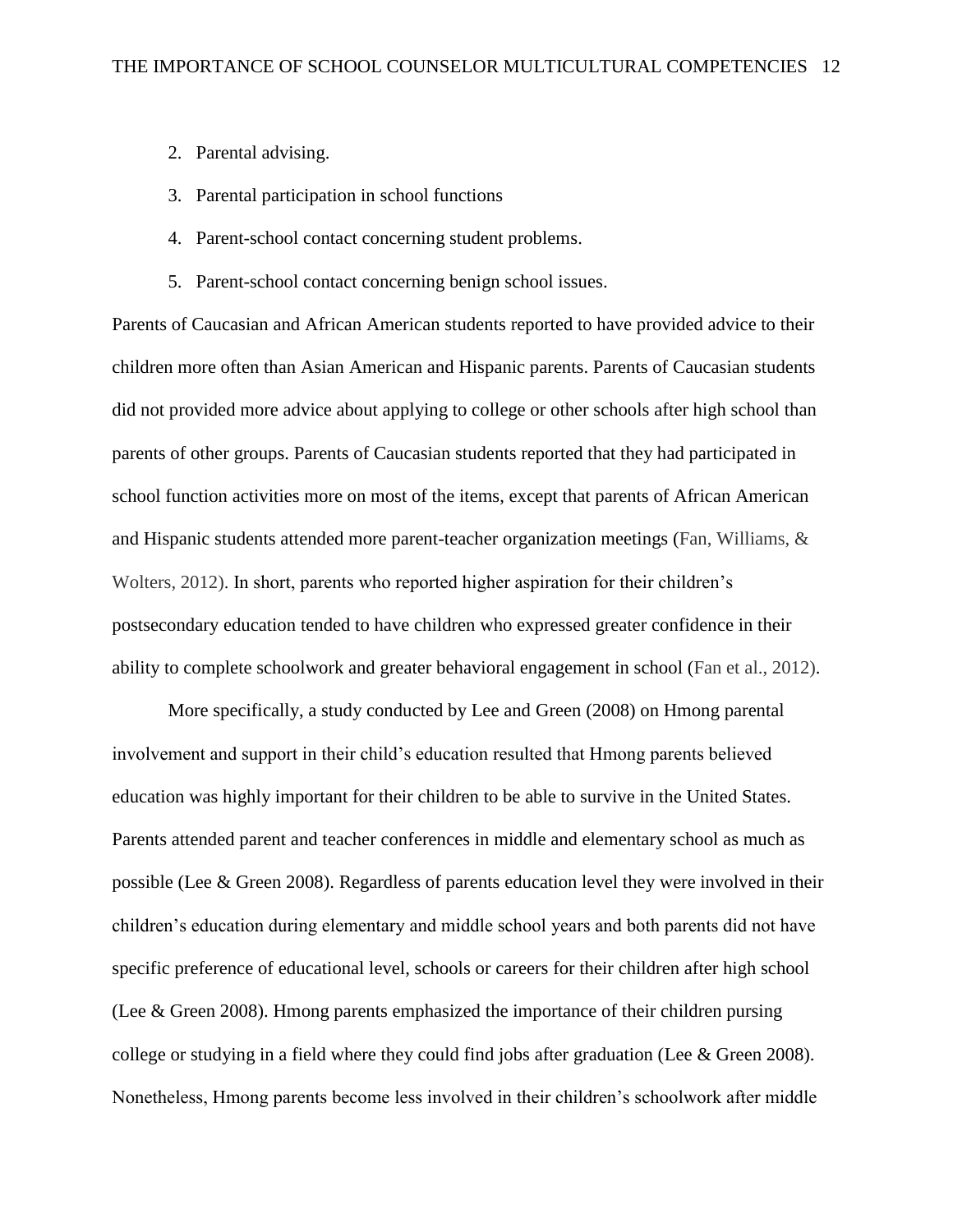school because in high school parental involvement was no longer require by the school (Lee & Green 2008). Parents believed their roles in supporting their children's education were limited to providing their children's the basic needs (Lee & Green 2008). Similar results were discovered by Thao (2000) in that education is important to survive in the United States for children of Hmong parents.

#### **Discussion**

With the rising number of students of color in the school setting, school counselors can play a key role by implementing inclusive, supportive, and a safe environment for students. School counselors assist students in the areas of academic achievement, personal/social and career development (ASCA, 2012). By implementing diversity programs in early childhood education and the Multicultural and Social Justice Counseling Competencies (MSJCC), school counselors can be better equipped to respond to the Hmong population.

## **Diversity Programs in Early Childhood Programs**

Today our society is ever changing with an increase in multicultural individuals. Sixtytwo percent of the nation's children are expected to be of a minority ethnicity by 2050 (Valora, 2015). The importance for educators, counselors, and school personnel to support student's development and provide tools for them to live together and stand up for prejudice is evident. *Multiculturalism* refers to the creation of equal educational opportunities and positive attitudes toward difference (Banks & Banks, 2004). An *anti-bias curriculum* emphasized on the individual's action in response to discrimination and prejudice (Derman-Sparks & Ramsey, 2006). Both models generally follow a top-down structure in which teachers educate children about various cultures (Ponciano & Shabazian, 2012). Nonetheless, interculturalism goes beyond addressing diversity, instead the focus is on its attention to the bi-directionality that is needed for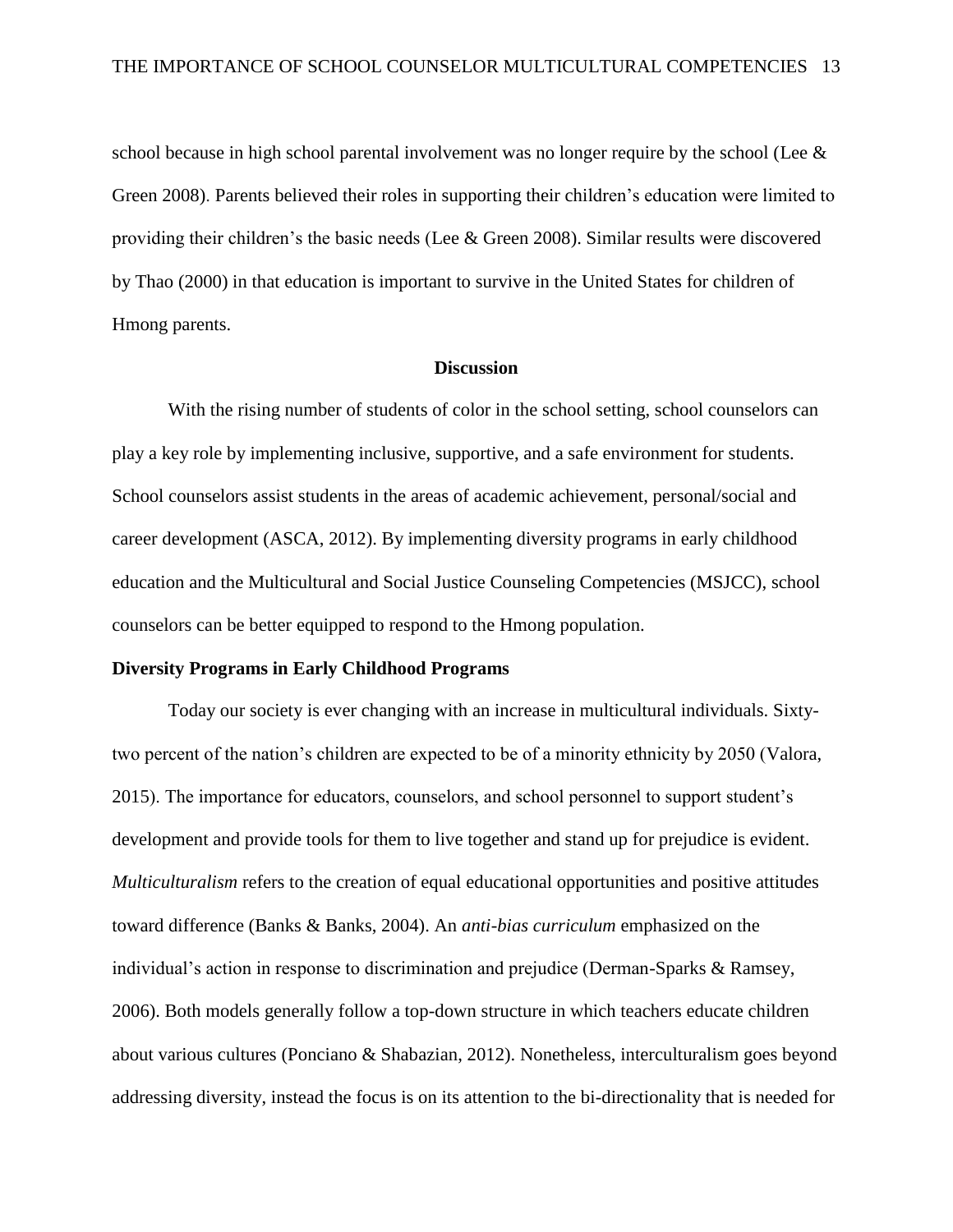the authentic sharing of cultural context (Ponciano & Shabazian, 2012). As quoted by Loyola Marymount University, "Interculturalism is the sharing and learning across cultures that promotes understanding, equality, harmony, and justice in a diverse society (1990, unpaged). Implementing an intercultural approach encourages students to share their cultural context and promotes students understanding of the group's variations (Ponciano & Shabazian, 2012). The approach encourages families, children, and teachers to have the opportunity to learn from each other.

Similarly, the Council for Professional Recognition addresses three components to creating diversity and inclusion in early child-care and education. "Self-awareness, interacting with diverse populations, and reflections are critical" (p. 4). Derman-Sparks and Edwards (2010) generated four goals for anti-bias education. Each goal is well articulated with suggested teaching guidelines provided in Appendix 1. These goals align with Ponciano and Shazian's concept of intercultural classroom, which emphasized on "the sharing and learning across cultures that promotes understanding, harmony, and justice in diverse society" (2015, p. 23). It is crucial that educators implement self-awareness and reflection skills in teacher education and inservice programs (Ponciano & Shabazian, 2012). Educators, school counselors, and school personnel should be open to learning about themselves through self-reflection and the experiences they share with the students and families they serve (Ponciano & Shabazian, 2012).

# **Increasing School Counselors' Multicultural Competencies**

The Multicultural Counseling Competencies (MCC) developed by Sue, Arrodondo, and McDavis (1992) are tools for counselors, psychologists, and other mental health professionals to better assist culturally diverse clients, groups, and students. Recently, through revisions it is known as the Multicultural and Social Justice Counseling Competencies (MSJCC). The MSJCC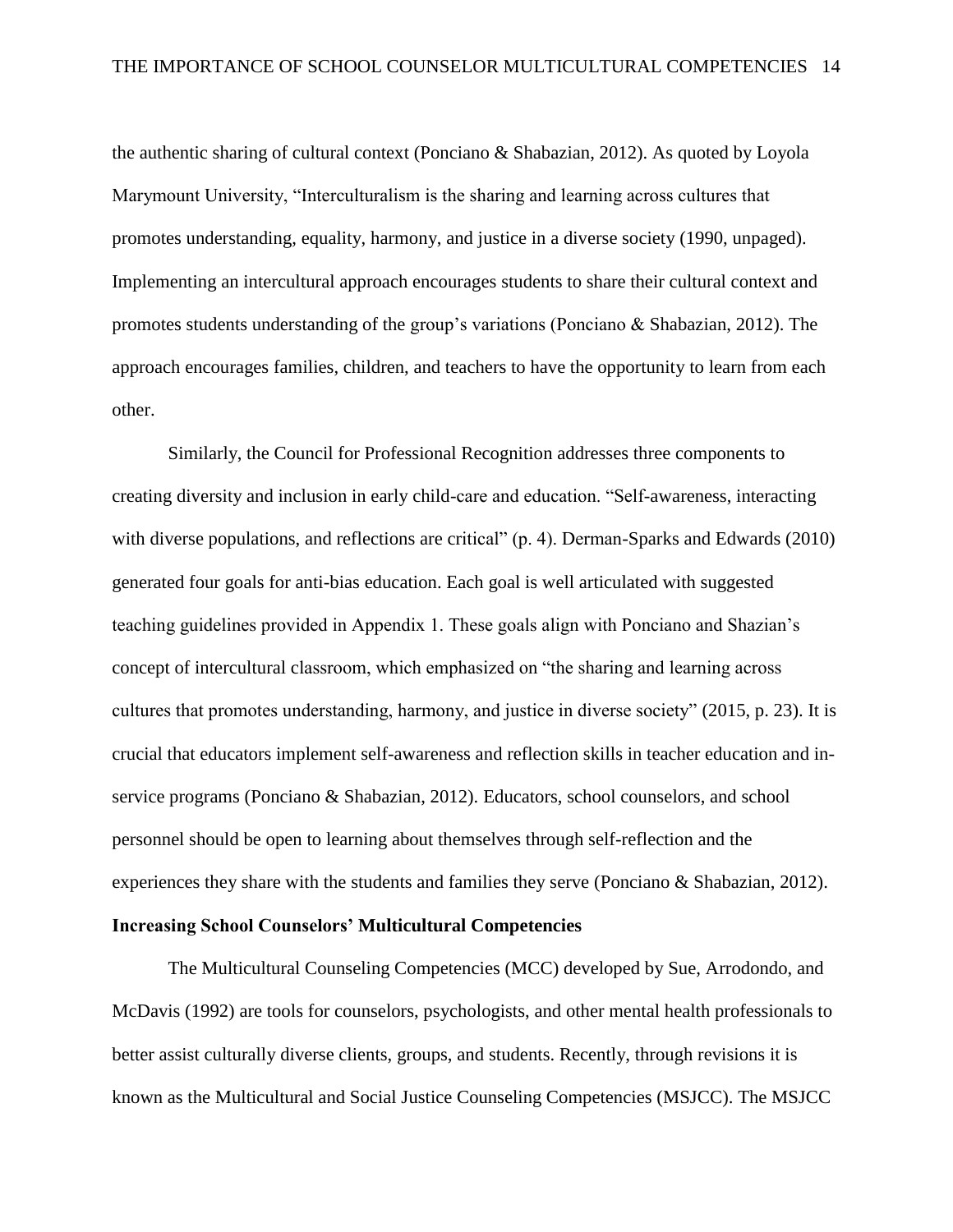provide counseling professionals with a guide to deliver multicultural and social justice competent counseling practice, supervision and training, and research and advocacy (Ratts, Singh, Nassar-McMillan, Butler, & McCullough, 2015). The goal of the new update is "to reflect a more inclusive broader understanding of culture and diversity that encompasses the intersection of identities and to better address the expanding role of professional counselors to include individual counseling and social justice advocacy" (Ratts et al., 2015, p. 29).

The MSJCC provides a conceptual framework (See Appendix 2) that illustrate the relationship between the constructs and competencies by each quadrants as a means to highlight the intersection of identities and the dynamics of power, privilege, and oppression that influence the counseling relationship (Ratts et al., 2015). The four developmental components that lead to multicultural and social justice competence include: counselor self-awareness, client worldview, counseling relationship, and counseling and advocacy interventions. The first four developmental domains of the MSJCC include the following aspirational competencies: attitudes and beliefs, knowledge, skills, and action (AKSA). The four components address that first counselors recognize self-awareness in order to explore their attitudes and beliefs, develop knowledge, skills, and action, second counselors are aware, knowledgeable, skilled, and action-orientated in understanding client's worldview, next counselors understand how the client and counselor privileged and marginalized statuses influence the counseling relationship, and last but not least counselors create and intervene with, and on behalf, of their clients at all levels (Ratts et al., 2015).

In order to ensure today's students to become stable adults, school counselors may need to include content that promotes self-awareness of counselors and school personnel's cultural context and biases. Creating opportunities to interact with diverse populations and constant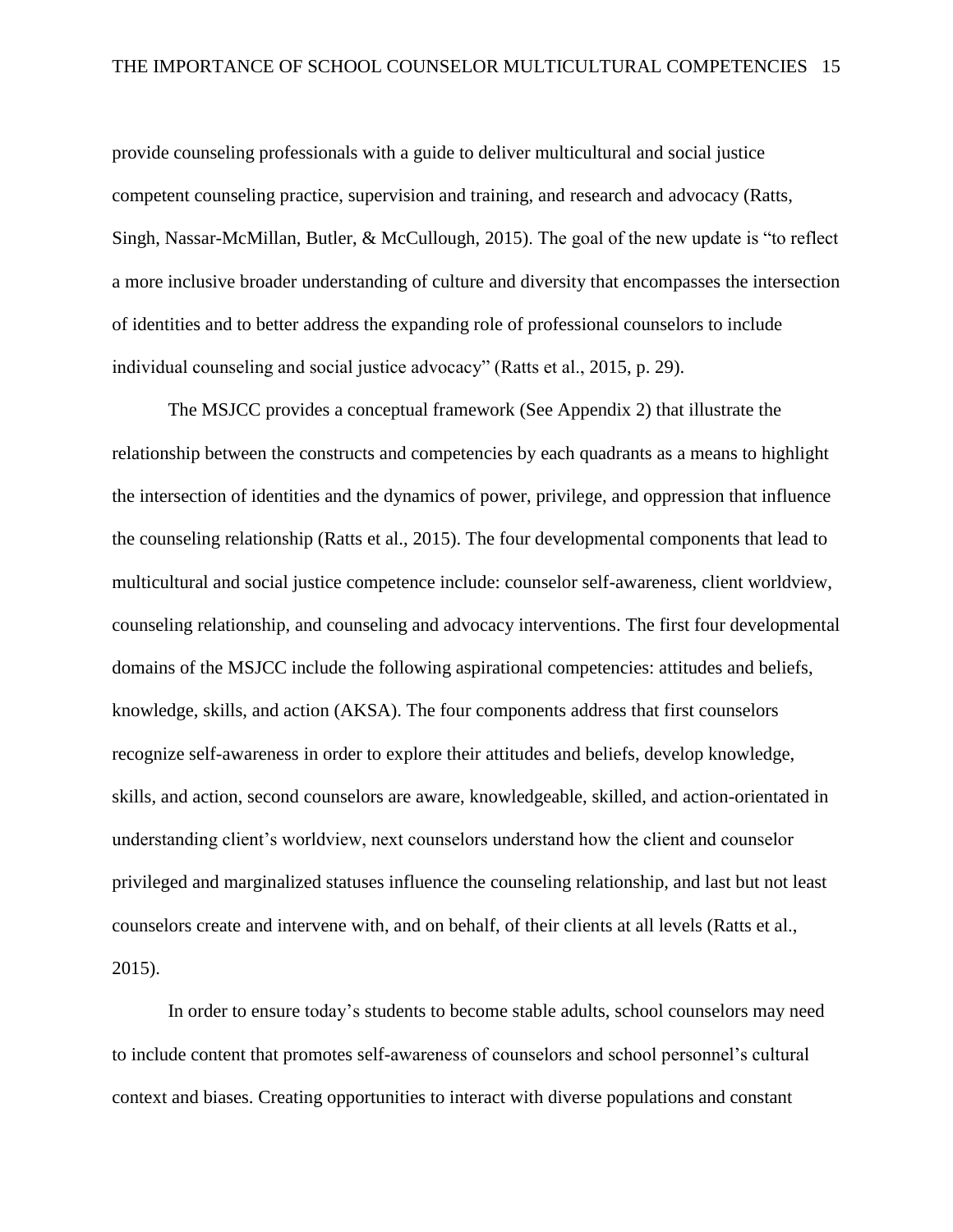reflections through these experiences are crucial (Ponciano & Shabazian, 2012). Activities may include role-plays, guest speakers, and discussions to challenge students to move beyond their comfort level and develop a deeper understanding of cultural context (Ponciano & Shabazian, 2012). When possible, any direct experience with diverse groups of children and their families is necessary in order to develop skills in cultural competence. Service learning opportunities with diverse populations enable future counselors to discover their own biases. Additionally, the incorporation of reflection allows one to think critically about oneself and to the development of respect for differences, provides deeper thinking and about alternative perspectives and informs decision-making, and intercultural sensitivity can be increase through creating inclusive lesson plan when reflection is built into the pedagogy (Ponciano & Shabazian, 2012).

In order to develop therapeutic relationships with Hmong students and their families, school counselors must be aware of their own cultural biases and cultural differences when considering approaches to support Hmong students and their families. The MSJCC can help school counselors to explore self-awareness, student worldviews, counseling relationship, and counseling and advocacy interventions. When working with Hmong students, counselors should begin to explore their attitudes and beliefs, develop knowledge, skills, and an action plan.

Culturally competent school counselors are aware, knowledgeable, skilled, and actionorientated in understanding the student's worldview. It is crucial that school counselors are aware of the traditions that Hmong people practice today. For instance, if a student is chosen to be a shaman he/she may be ill for many days attending to spiritual manners without school personnel knowing the cause of the absence. As a result, the student may miss school due to a culturally-related illness. Failure to communicate and recognize this concept may result in a poor relationship and lack of understanding about the student. Implementing interview questions and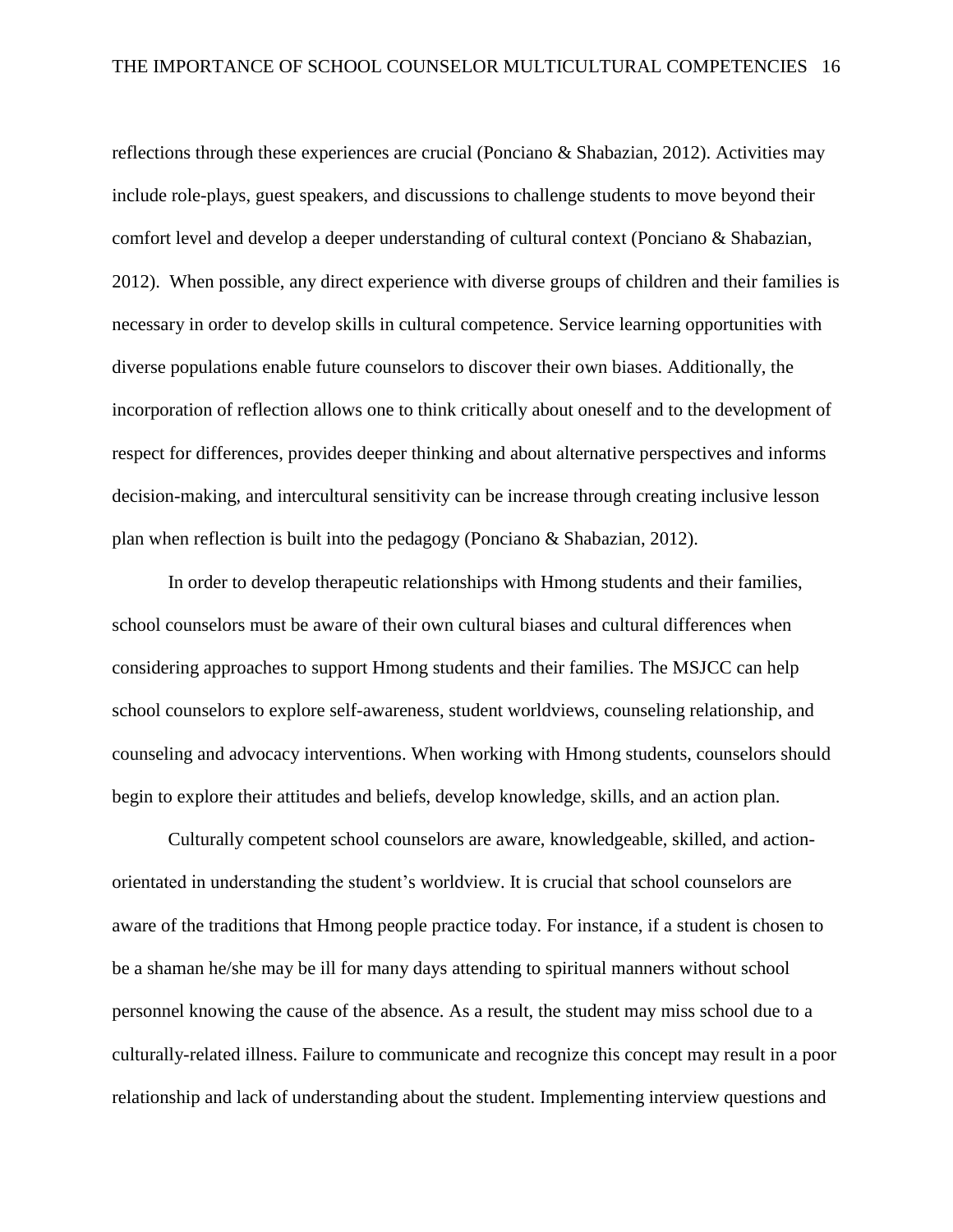allowing students to share their stories can create a safe and welcoming environment for students.

Attending professional conferences on cultural awareness and working with students of colors will increase counselors' knowledge. Additionally, researching specifically on the Hmong population may ease and better help the counselor. Volunteering and/or attending public events held by the Hmong community such as the Hmong New Year, Sports Tournament, and Scholarship fundraising events can display a sign of interest for the Hmong community. This approach may reduce the level of comfort and increase respect for the Hmong culture from both the counselor and Hmong community.

Incorporating guidance lessons pertaining to the value of different cultures may increase student's cultural awareness. Dedicating a unit for culture appreciation month is a way counselors can learn more about their students and increase a sense of community within the school. In the Wausau School District, April is Hmong Heritage Month. This was created in 2004 by members of the community who saw a need to further educate the larger community on the Hmong people and to prepare them for the new wave of Hmong arrivals from the Wat Tham Krabok refugee camp in Thailand. Since then, elementary schools in the district have implemented activities and themes surrounding Hmong Heritage Month. Schools have incorporated a day where students wear clothes from their culture and invite Hmong parents to attend a cultural night. School counselors can advocate for students of color by encouraging and educating their principal, teachers, and staff to get on board on implementing cultural events, class show-and- tell, and so forth. As a result, schools create a positive and welcoming environment for the Hmong community and students of color. Additionally, increasing parent involvement in the school setting benefits students, teachers, parents, and the community.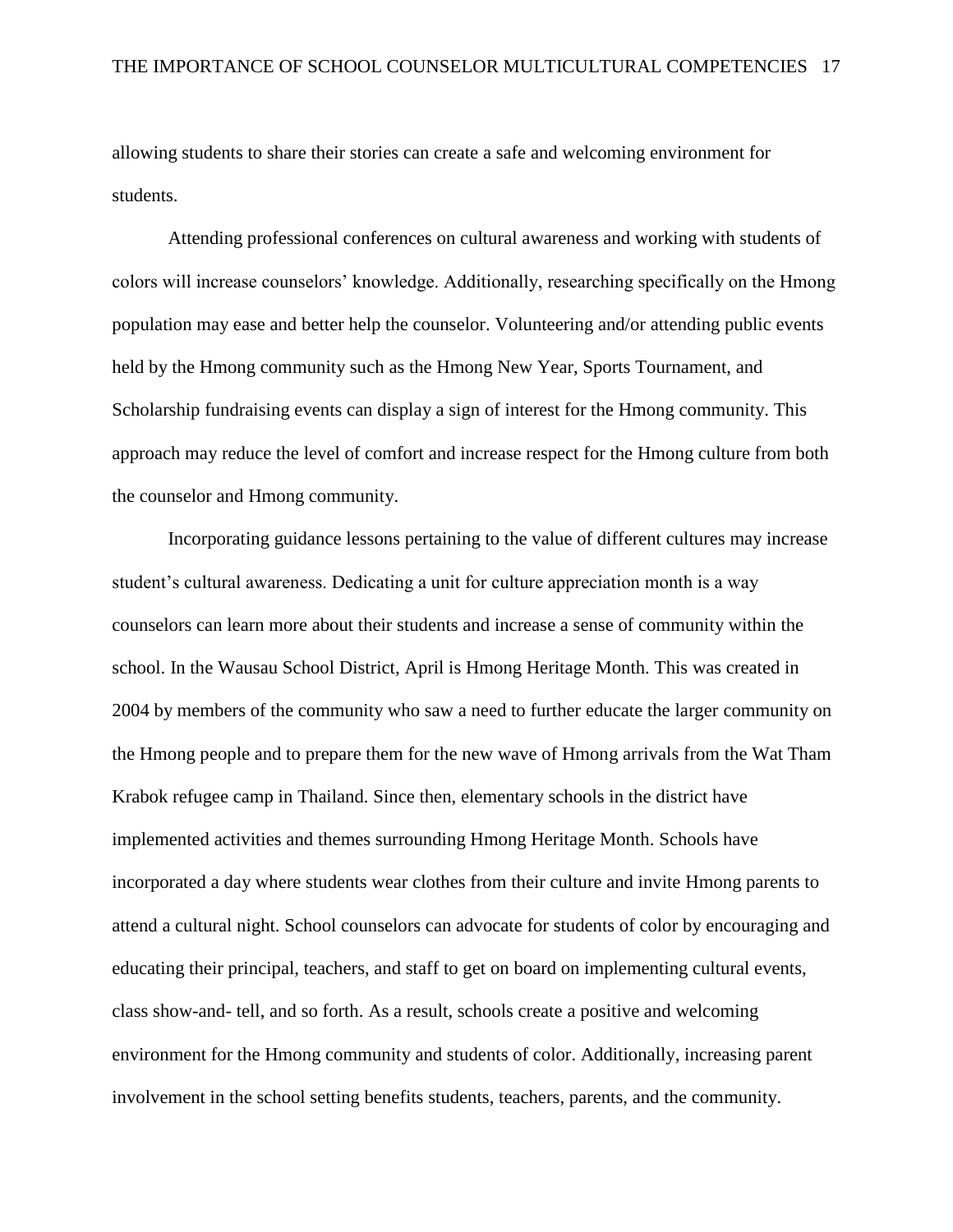Hosting nights for Hmong parents who may have a difficult time understanding their role in their child's education can increase parent involvement in the school. These sessions include educating Hmong parents about the importance of involvement in the school and providing interpreters for those who cannot speak English. The importance of providing Hmong interpreters for parents who do not speak English is a way to bridge the communication between the school and parents. As a result, Hmong parent's levels of comfort with teachers, administrators, and support staff may increase. However, it is also important to recognize that Hmong parents are more comfortable attending events when they know other Hmong families; therefore, it is crucial to encourage all Hmong families to attend.

Further research is necessary as there is a limited amount of literature about the Hmong community. According to the U.S. Bureau of the Census, the Asian and Pacific Islander population has had the greatest growth rate of any racial or ethnic group in the United States over the last decade and is self-assured to reach over 12 million by 2000. Incorporating some of the suggestions mentioned above may improve the relationships between school counselors and Hmong students and their families.

#### **Author's Note**

The current topic stems from my own experiences growing up in a culture where acculturation was necessary to "survive." However, when my parent's expectations, values, and beliefs for me became prevalent, the living conditions became hard to bare. Tension and conflicts between my parents and I became transparent, and acculturating into the western culture was a push-and-pull experience. My parents reminded me every day of the importance of maintaining the Hmong in me. My experience shaped the individual that I am today, although it is only a small glimpse of what it is like growing up in a Hmong family. Hence, it is critical for school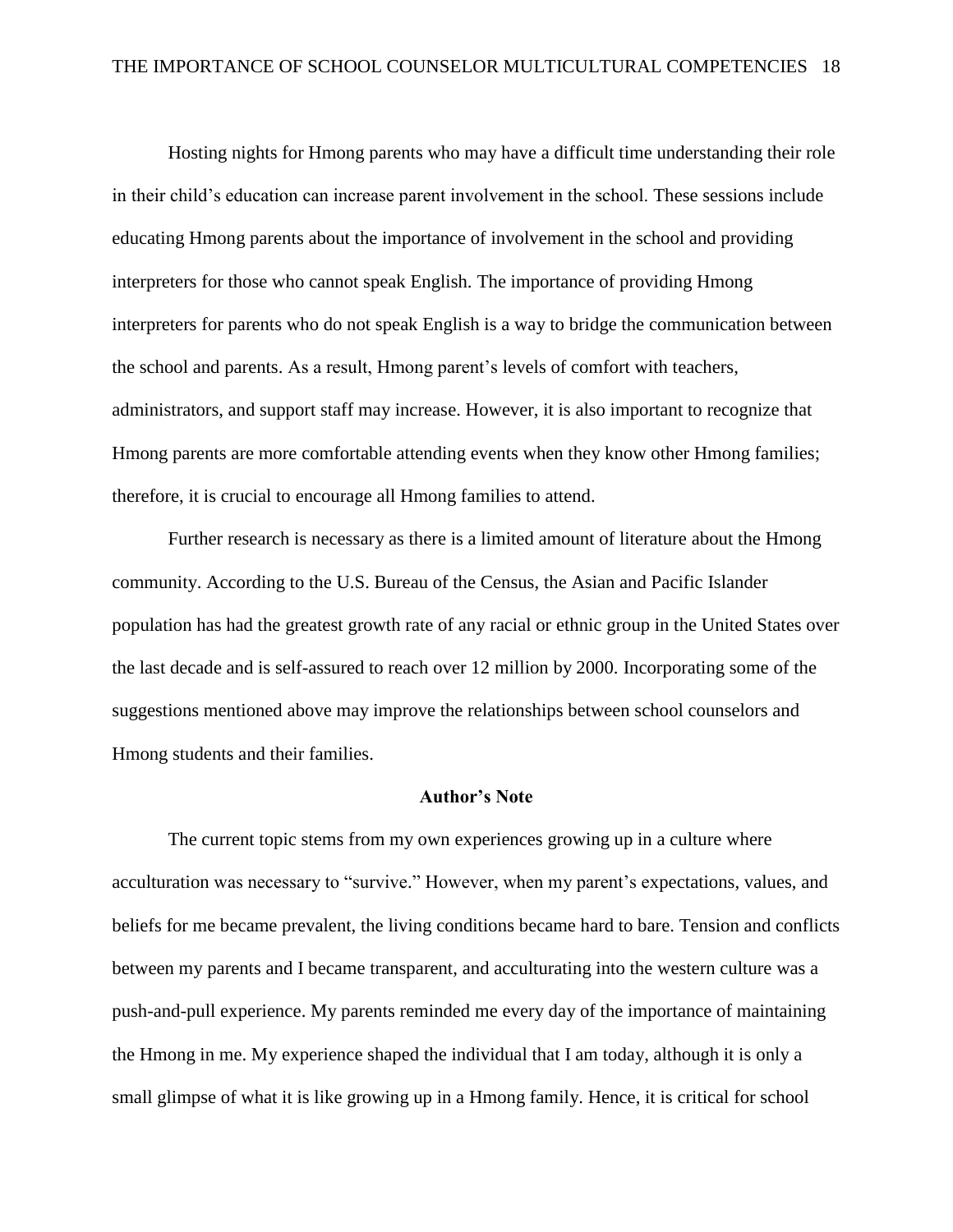counselors not to group Hmong students as a whole, but as different unique individuals. My hope for school counselors working with students of color experiencing acculturation is to implement the multicultural competencies not only in their work with students, but all aspect of their lives. It will help counselors to be aware of the implications their students may bring forth during a counseling session.

The Hmong population is a community with no country that has endured many struggles; including but not limited to fighting aside the U.S. in the times of war, fleeing from Laos to Thailand with the risk of being hunted down by soldiers, living in refugee camps, leaving their homeland, acculturating, and leaving behind love ones. The Hmong community has gone through what others do not dare to experience. Today there are many successful Hmong role models and professionals in the United States including Tou Ger Xiong, a Diversity Consultant, Comedian, Storyteller, Rap Artist, and Actor; and, Kao Kalia Yang, a Hmong American writer and author of *The Latehomecomer.* We can learn a thing or two from the Hmong community: that through perseverance, hard work, resources, and support, unlimited possibilities can be created. One Hmong person's beliefs, values, and practices may differ from another. Essentially, understanding what is important to the individual and his/her family should be the basis for establishing a therapeutic relationship.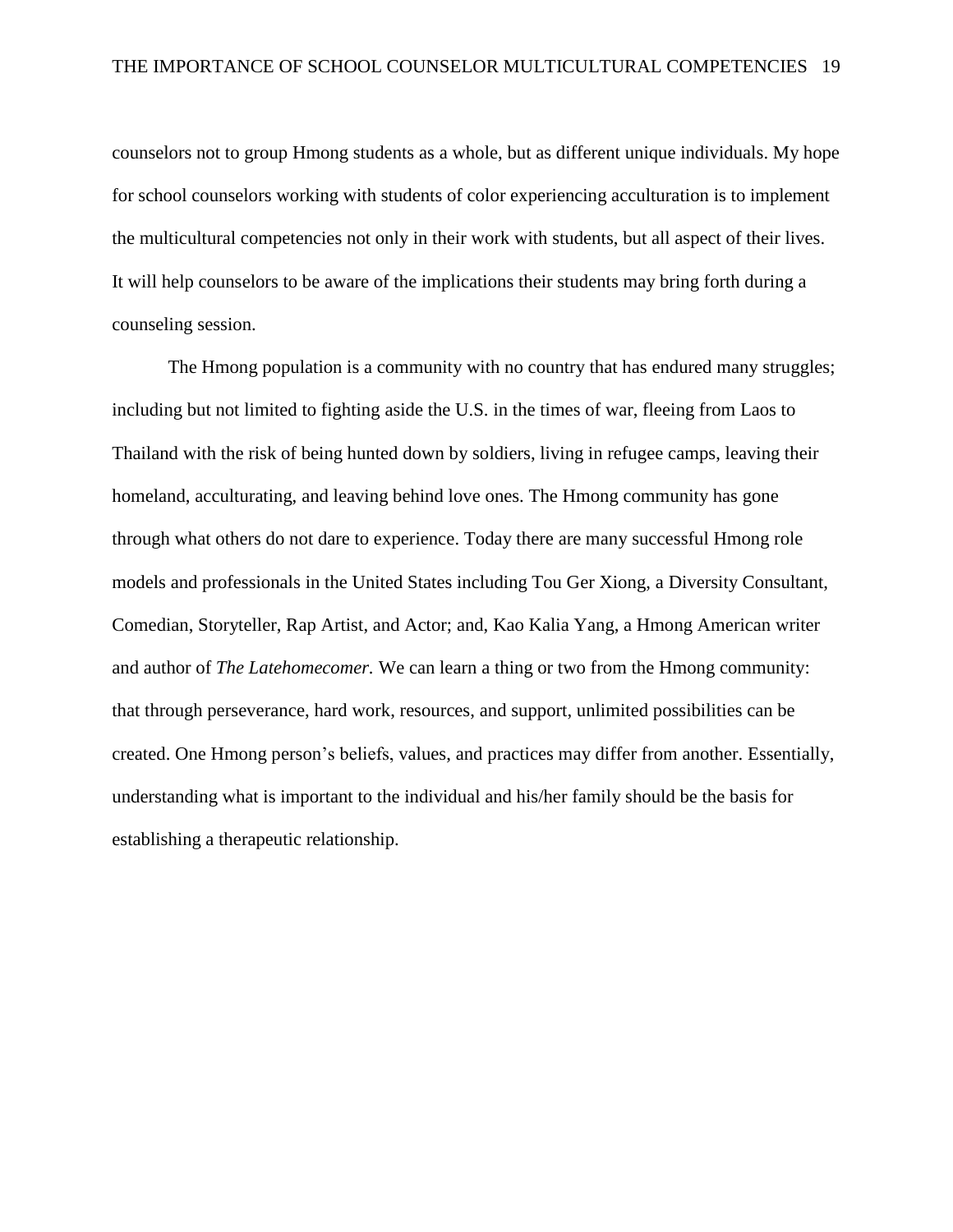## Appendix 1

#### FOUR GOALS FOR ANTI-BIAS EDUCATION

## **1. Each child will demonstrate self-awareness, confidence, family pride and positive social identities**.

• Teaching Guidelines: Self-concept activities should explore racial, cultural, gender or economic class identities and supporting children's families as a vital part of nurturing a positive self-image.

## **2. Each child will express comfort and joy with human diversity; accurate language for human differences; and deep, caring human connections.**

• Teaching Guidelines: It's best to begin with what children already know, and exploring the many kinds of diversity present in their group even when they come from similar backgrounds. This approach sets the stage for broadening the discussion beyond the classroom setting. Also, avoid a "tourist curriculum," a curriculum that "drops in on strange, exotic people to see their holidays and taste their foods, and then returns to the 'real' world of regular 'life.'"

## **3. Each child will increasingly recognize unfairness, have language to describe unfairness, and understand that unfairness hurts.**

• Teaching Guidelines: Begin by assessing children's misconceptions and stereotypes, and then plan activities that help them learn how to contrast inaccurate, untrue images or ideas with accurate ones. At the same time, build their capacity for empathy and fairness and provide critical-thinking activities that enable them to take action against unfair actions or thoughts.

## **4. Each child will demonstrate empowerment and the skills to act, with others or alone, against prejudice and/or discriminatory actions.**

• Teaching Guidelines: Be alert for unfair practices that directly affect children's lives, engaging them in a dialogue about the specific incident, and learn how their families teach them to deal with being victims of discrimination.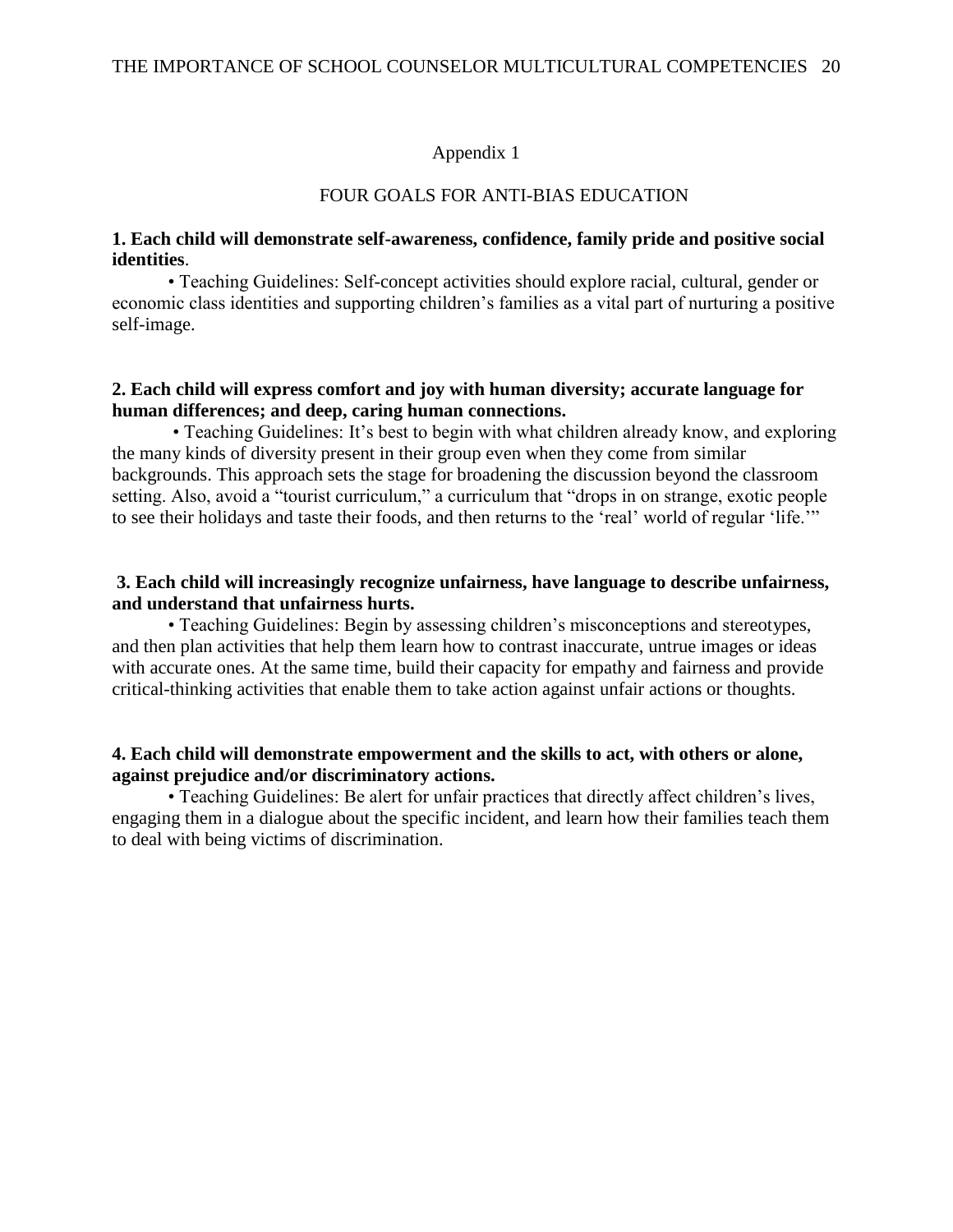# Appendix 2

Figure 1

Multicultural and Social Justice Counseling Competencies Conceptual Framework



Source: Multicultural and Social Justice Counseling Competencies Conceptual Framework. © 2015 By M.J. Ratts, A.A. Singh, S. Nassar-McMillan, & J.R. McCullough. Association for Multicultural and Development Multicultural Co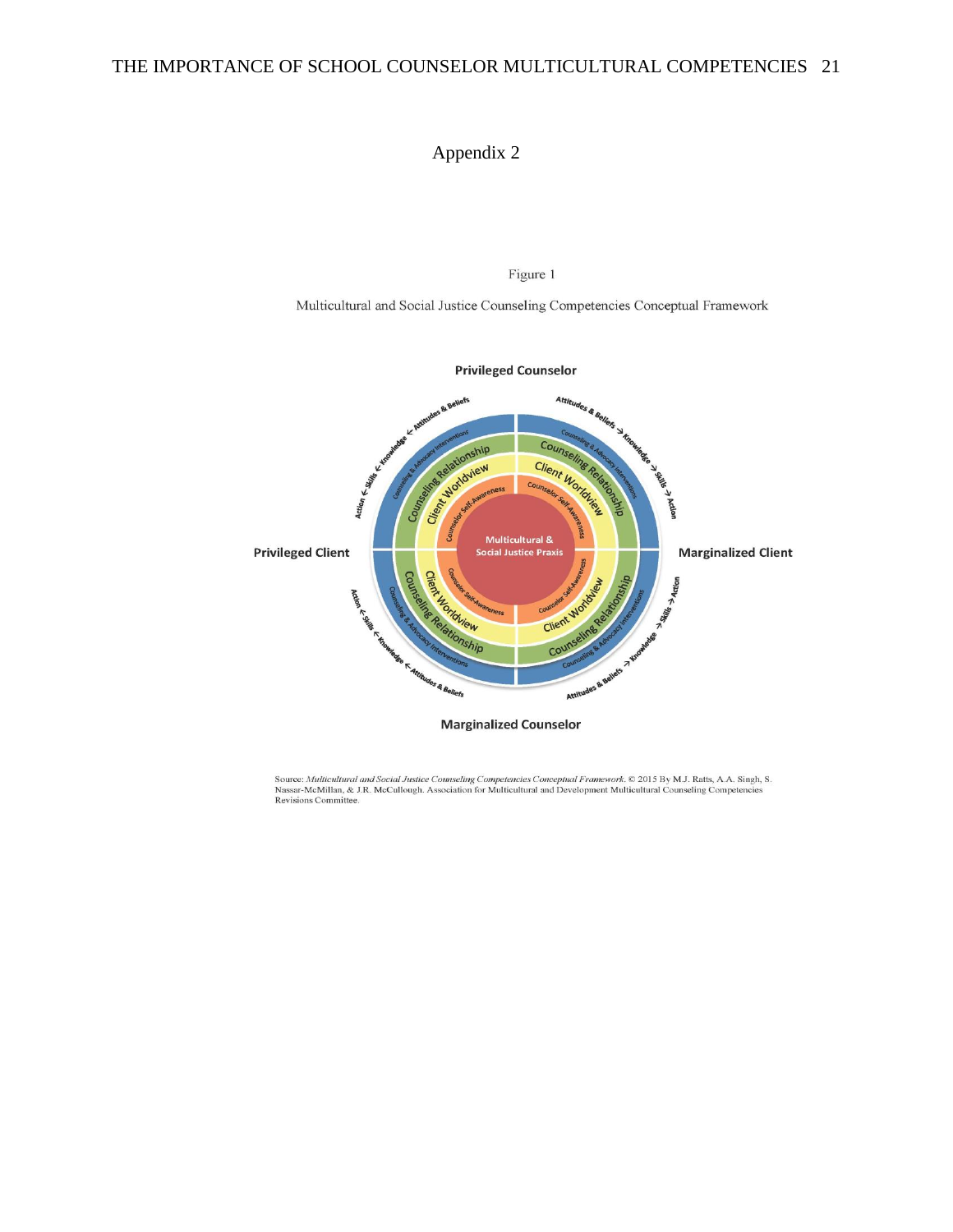#### References

- Acculturation. 2015. In Merriam-Webster.com. Retrieved November 27, 2015, from http://www.merriam-webster.com/dictionary/acculturation
- "ASCA". (2012). *ASCA National Model: A Framework for School Counseling Programs*. Alexandria, VA: American School Counseling Association.
- Ahn, A. J., Kim, B. S., & Park, Y. S. (2008). Asian cultural values gap, cognitive flexibility, coping strategies, and parent-child conflicts among Korean Americans. *Cultural Diversity & Ethnic Minority Psychology*, *14*, 353–363. doi:10.1037/1099-9809.14.4.353
- Banks, J.A., & Banks, C.A.M. (Eds.). (2004). Handbook of research on multicultural education (2nd ed.). San Francisco: Jossey-Bass.
- Cerhan, J. U. (1990). The Hmong in the United States: An overview for mental health professionals. *Journal Of Counseling & Development*, 69, 88-92.
- County, R. (2010). Hmong Mental Health.
- Derman-Sparks, L., & Edwards, J. O. (2010). *Anti-bias education for young children and ourselves*. Washington, DC: National Association for the Education of Young Children.
- Derman-Sparks, L., & Ramsey, P. G. (2006). What if all the kids are white? Anti-bias multicultural education with young children and families. New York: Teachers College Press
- DuongTran, Q., Lee, S., & Khoi, S. (1996). Ethnic and gender differences in parental expectations and stress. *Child and Adolescent Social Work Journal, 13*, 515–525. doi:10.1007/BF01874304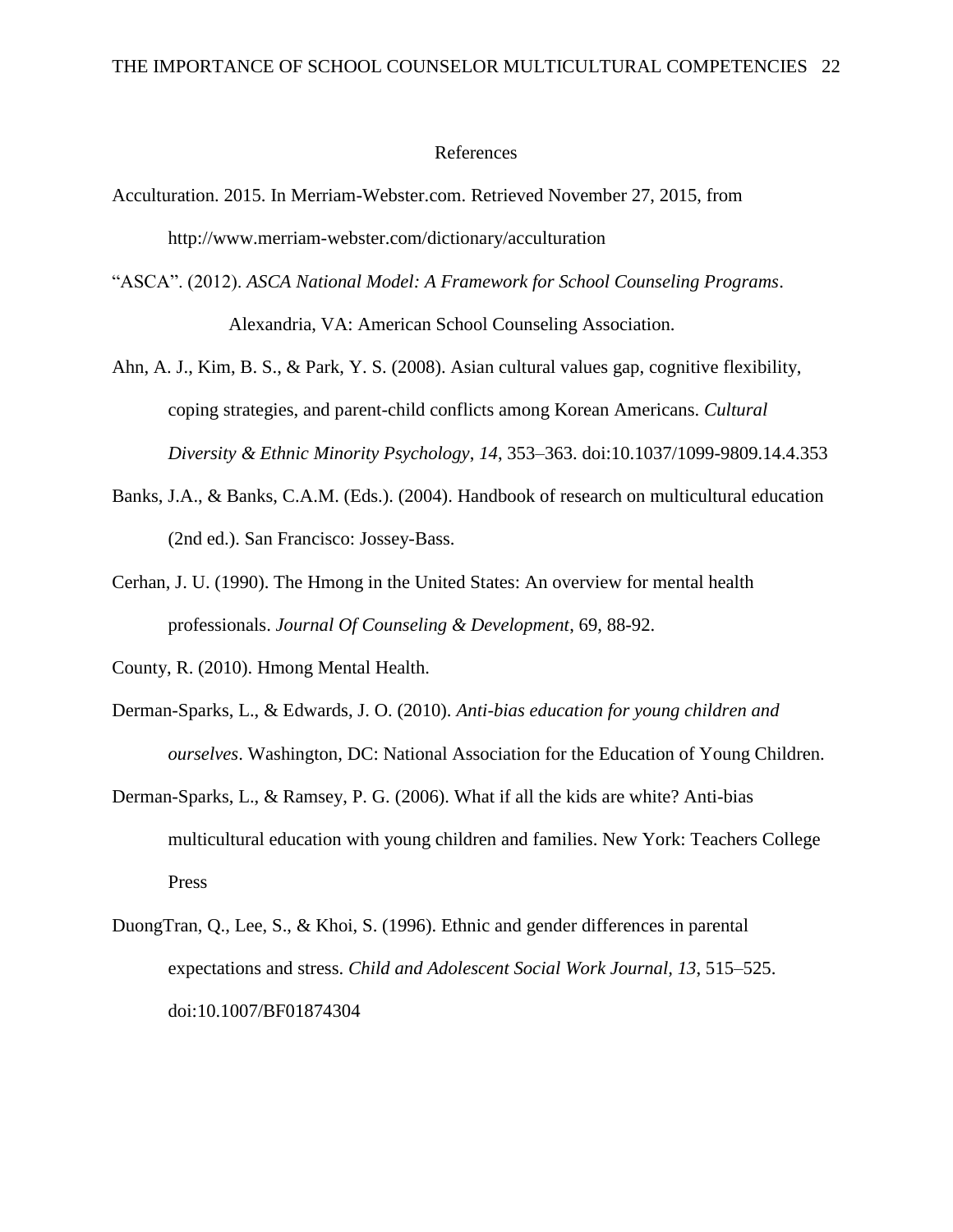- Fan, W. w., Williams, C. M., & Wolters, C. A. (2012). Parental Involvement in Predicting School Motivation: Similar and Differential Effects Across Ethnic Groups. *Journal Of Educational Research*, *105*(1), 21-35.
- Hoeffel, E., Rastogi, S., Kim, M., & Shahid, H. (2012). Retrieved November 5<sup>th</sup>, 2015, from https://www.census.gov/prod/cen2010/briefs/c2010br-11.pdf
- Juang, L. P., Syed, M., & Takagi, M. (2007). Intergenerational discrepancies of parental control among Chinese American families: Links to family conflict and adolescent depressive symptoms*. Journal of Adolescence, 30*, 965–975. doi:10.1016/j.adolescence.2007.01.004
- Humphrey, H. H., (1991). The Hmong community's access to government services: a working group report. Attorney General's Working Group on the Hmong Community's Access to Government Services.
- Moua, M. Y., & Lamborn, S. D. (2010). Hmong American adolescents' perceptions of ethnic socialization practices. *Journal of Adolescent Research, 25*, 416–440. doi:10.1177/0743558410361369
- Lee, K. J., Green, K. (2008). Hmong Parental Involvement and Support: A Comparison Between Families of High and Low Achieving High School Seniors. *Hmong Studies Journal, Volume 9: 1-27.*
- Lee, R. M., Choe, J., Kim, G., & Ngo, V. (2000). Construction of the Asian American Family Conflicts Scale. *Journal of Counseling Psychology*, *47(*2), 211-222. doi:10.1037/0022- 0167.47.2.211
- Lee, R. M., Jung, K. R., Su, J. C., Tran, A. T., & Bahrassa, N. F. (2009). The Family Life and Adjustment of Hmong American Sons and Daughters. *Sex Roles, 60* (7/8), 549-558.

Lee, R. M., & Liu, H. T. (2001). Coping with intergenerational family conflict: Comparison of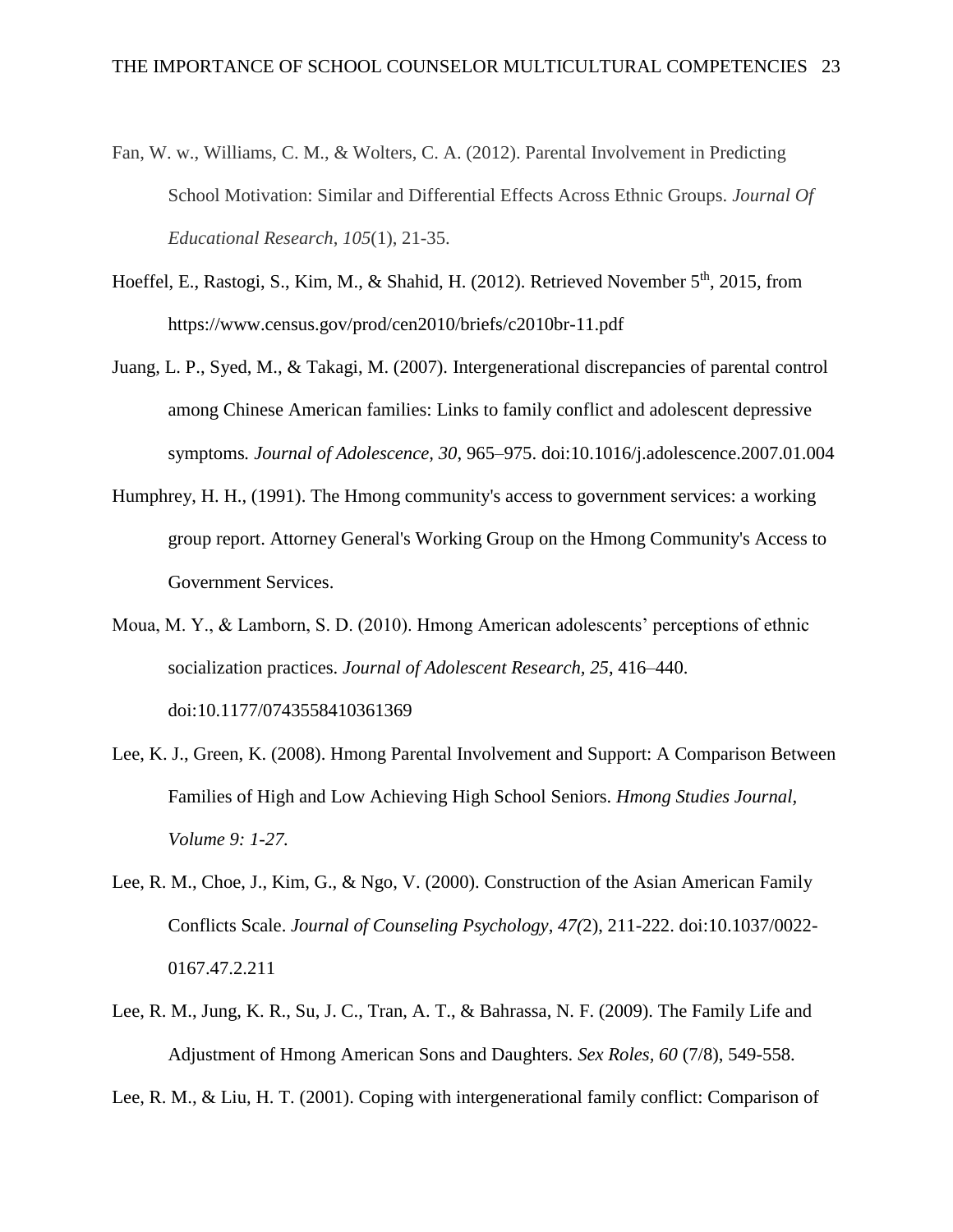Asian American, Hispanic, and European American college students. *Journal Of Counseling Psychology, 48(*4), 410-419. doi:10.1037/0022-0167.48.4.410

- Lee, R. M., Su, J., & Yoshida, E. (2005). Coping With Intergenerational Family Conflict Among Asian American College Students. *Journal of Counseling Psychology, 52(*3), 389-399. doi:10.1037/0022-0167.52.3.389
- Lee, S. J. (2007). The truth and myth of the model minority: The case of Hmong Americans. In S. J. Palk & H. J. Walberg (Eds.), *Narrowing the achievement gap: Strategies for educating Latino, Black and Asian students* (pp. 171–184). New York, NY: Springer.
- Long, L. A. (2008). Contemporary women's roles through Hmong, Vietnamese, and American eyes. Frontiers, *29*, 1–36. doi:10.1353/fro.0.0002
- Loyola Marymount University (LMU). (1990). Mission and goals. Retrieved from http://www.lmu .edu/about/mission/Mission\_Statement/ Mission\_and\_Goals.htm
- Meredith, W. H., & Cramer, S. (1982). Hmong refugees in Nebraska. In B. T. Downing & D. P. Olney (Eds.), *The Hmong in the West* (pp. 3-18). Minneapolis, MN: Center for Urban and Regional Affairs.
- Minnesota. Attorney General. Working Group on the Hmong Community's Access to Government Services. (1991). The Hmong community's access to government services: a working group report.
- Pfeifer, M. E. (2003). Hmong Americans Asian-nation: The landscape of Asian American. Retrieved November 3rd, 2015, from http://www.asian-nation.org/hmong.shtml
- Plotnikoff, G. A., Numrich, C., Wu, C., Yang, D., & Xiong, P. (2002). Hmong shamanism. Animist spiritual healing in Minnesota. *Minnesota medicine*, *85*(6), 29-34.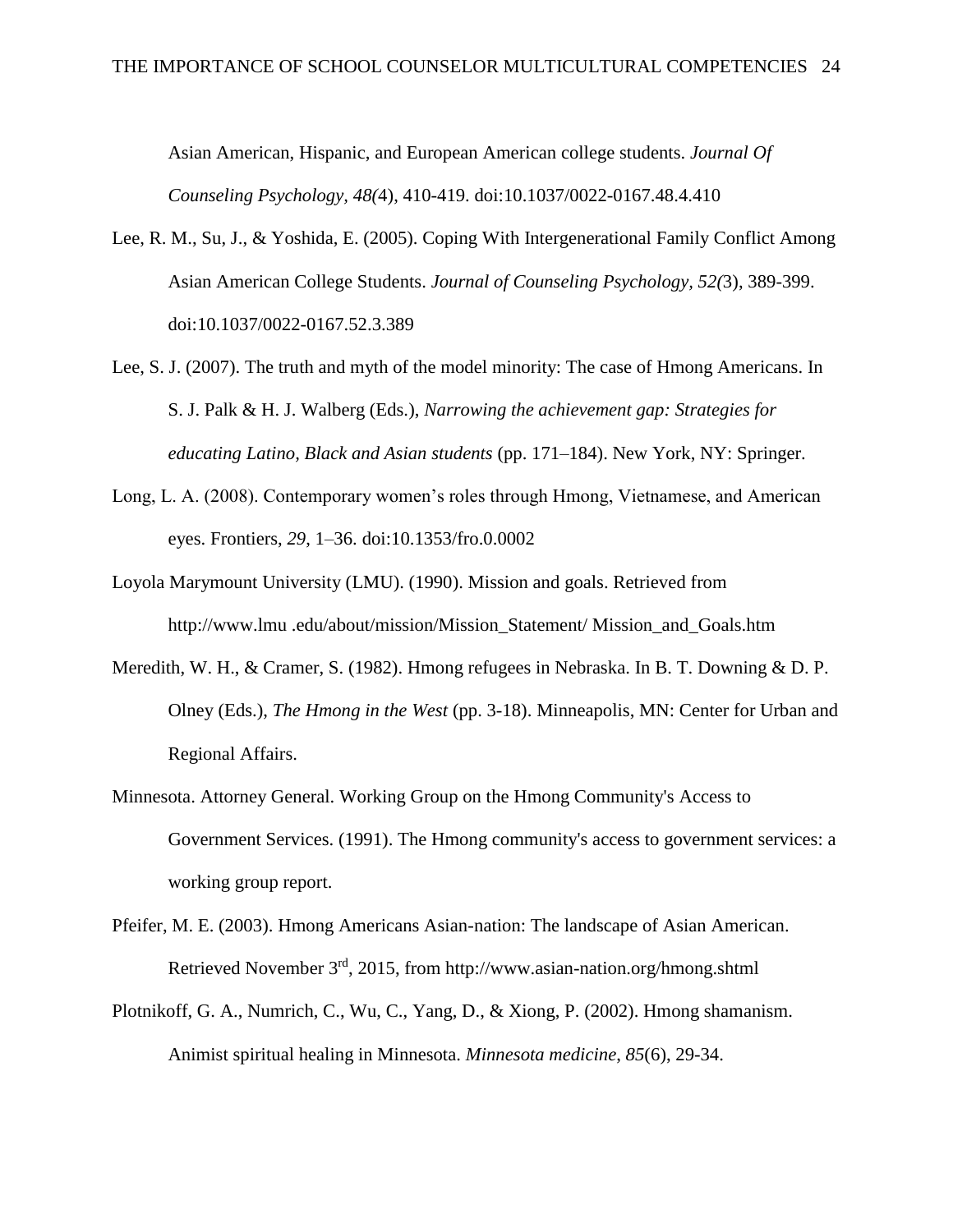- Ponciano, L., & Shabazian, A. (2012). Interculturalism: Addressing diversity in early childhood. *Dimensions of Early Childhood*, *40*(1), 23-30.
- Portes, A., & Rumbaut, R. G. (1996). *Immigrant America.* Berkeley, CA: University of California Press
- Ratts, M. J., Singh, A. A., Nassar-McMillan, S., Butler, S. K., McCullough, J. R., & Hipolito-Delgado, C. (2015). Multicultural and social justice counseling competencies. *AMCD: Alexandria, VA*.
- Su, J., Lee, R. M., & Vang, S. (2005). Intergenerational family conflict and coping among Hmong American college students. Journal of Counseling Psychology, 52, 482- 489.
- Tatman, A. W. (2004). Hmong history, culture, and acculturation: Implications for counseling the Hmong. *Journal of Multicultural Counseling & Development, 32(*4), 222-233.
- Tsai-Chae, A. H., & Nagata, D. K. (2008). Asian values and perceptions of intergenerational family conflict among Asian American students. *Cultural Diversity and Ethnic Minority Psychology, 14*, 205–214. doi: 10.1037/1099-9809.14.3.205
- Valora (2015). Diversity in Inclusion in Early Care and Education. Council for Professional Recognition.
- Vang, C. T. (2005). Hmong American K-12 Students and the academic skills needed for a college education: A review of the existing literature and suggestions for future research. Hmong Studies Journal, 5, 1-31.
- Westermeyer, J. (1987). Prevention of mental disorder among Hmong refugees in the U. S.: Lessons from the period 1976-1986*. Social Science and Medicine, 25*(8), 941-947
- Xiong, S., & Lee, S. E. (2011). Hmong students in higher education and academic support programs. *Hmong Studies Journal*, *12*, 1.